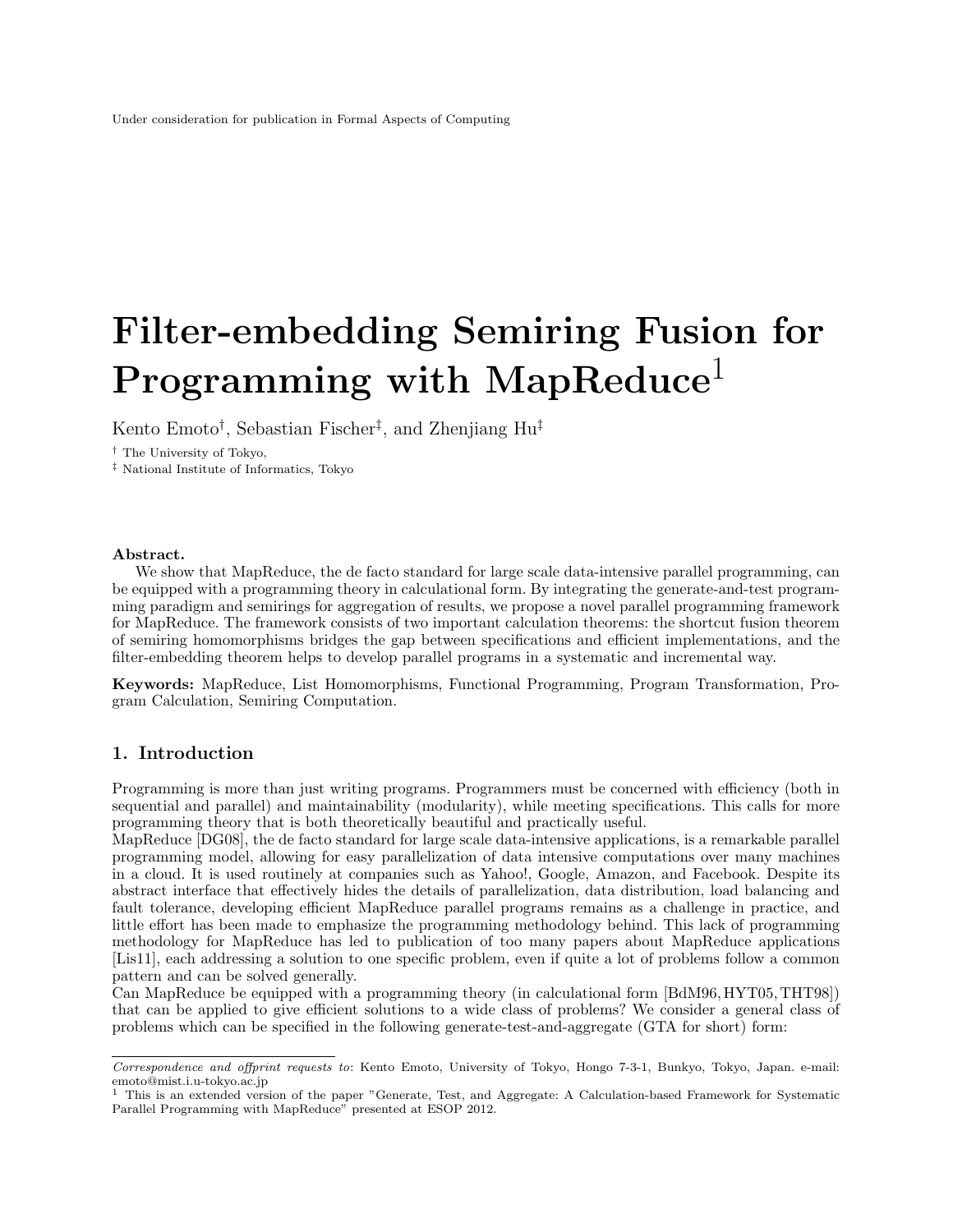#### *aggregate ◦ test ◦ generate*

Problems that match this specification can be naively solved by first generating possible solution candidates, then keeping those candidates that pass a test of a certain condition, and finally selecting a valid solution or making a summary of valid solutions with an aggregating computation.

Like other programming theories in calculational form [HYT05, THT98], the big challenges in the development of our calculation theory are to decide a structured form such that any program in this form is guaranteed to be efficiently parallelized, and to show how a specification can be systematically mapped to the structured form. To this end, we refine the specification with constraints on each of its components.

- The generator should be parallelizable in a divide-and-conquer manner and polymorphic over semiring structures, guaranteeing that the final program can be coded with MapReduce efficiently.
- The condition for the test should be defined structurally in terms of a list homomorphism.
- The aggregator should be a semiring computation (semiring homomorphism), guaranteeing that the aggregating computation is structured in a way that matches with the generator.

These constraints, as will be seen later, can be satisfied for many practical problems. An interesting result of this paper is that any specification that satisfies these constraints can be automatically mapped to an efficient program in, but not limited to, MapReduce; if the generator can be efficiently implemented in parallel, so does the whole specification.

Notice that the key feature of our framework is the use of a semiring for gluing computations; the generator produces a result parametrized by semirings and this result is consumed later by the aggregator. In fact, using semirings to structure computation is not new. Semirings have been widely used for uniform formalization of a large number of problems in various fields, such as shortest or most reliable paths problems, maximum network flow problem, cutset enumeration, computing the transitive closure of binary relations, string parsing, solving systems of linear equations, and relational algebras for incomplete or probabilistic databases in computer science and operations research [GKT07, Abd93, Goo99, AS85, Tar81, GMV84, Con71, Car79]. However, the use of semirings for the systematic development of reliable efficient parallel programs has not been studied in depth.

In this paper, by integrating the generate-and-test programming paradigm and semirings for result aggregation, we propose a novel programming framework based on automatic filter-embedding semiring fusion that is centered on two calculation theorems, the *semiring fusion theorem* and the *filter embedding theorem*. These two calculation theorems play an important role for the systematic development of efficient parallel programs in MapReduce for a problem that is specified by a semiring-polymorphic generator, a test with a homomorphic predicate, and a semiring homomorphism as aggregator. Our main technical contributions can be summarized as follows.

- We propose a new formalization of GTA problems in the context of parallel computation based on the *semiring fusion theorem*. We show how a generator can be specified as a list homomorphism polymorphic over semirings, an aggregator can be specified as a semiring homomorphism, and fusion of their composition can be done for free and results in an efficient homomorphism parallelizable by MapReduce.
- We propose a new systematic and incremental approach to developing parallel programs for more complicated GTA problems based on the *filter embedding theorem*. The filter-embedding theorem allows a semiring homomorphism to absorb preceding tests yielding a new semiring homomorphism. We give nontrivial examples that demonstrate how to apply our framework.

The rest of the paper is organized as follows. We start with background on lists, monoids, homomorphisms, and MapReduce in Section 2. Then, after exemplifying our approach to specifying parallel programs by means of the knapsack problem in Section 3, we focus on two important calculation theorems, the shortcut fusion theorem for semiring homomorphisms in Section 4, and the filter embedding theorem in Section 5. We discuss a more complex application in Section 6 and show that our approach can be generalized from lists to other data types in Section 7. Finally, we discuss related work in Section 8, and conclude in Section 9.

# **2. Background: Lists, Monoids and MapReduce**

The notation in this paper is reminiscent of Haskell [Bir98]. Function application is denoted by a space and the argument may be written without brackets, so that  $(f \ a)$  means  $f(a)$  in ordinary notation. Functions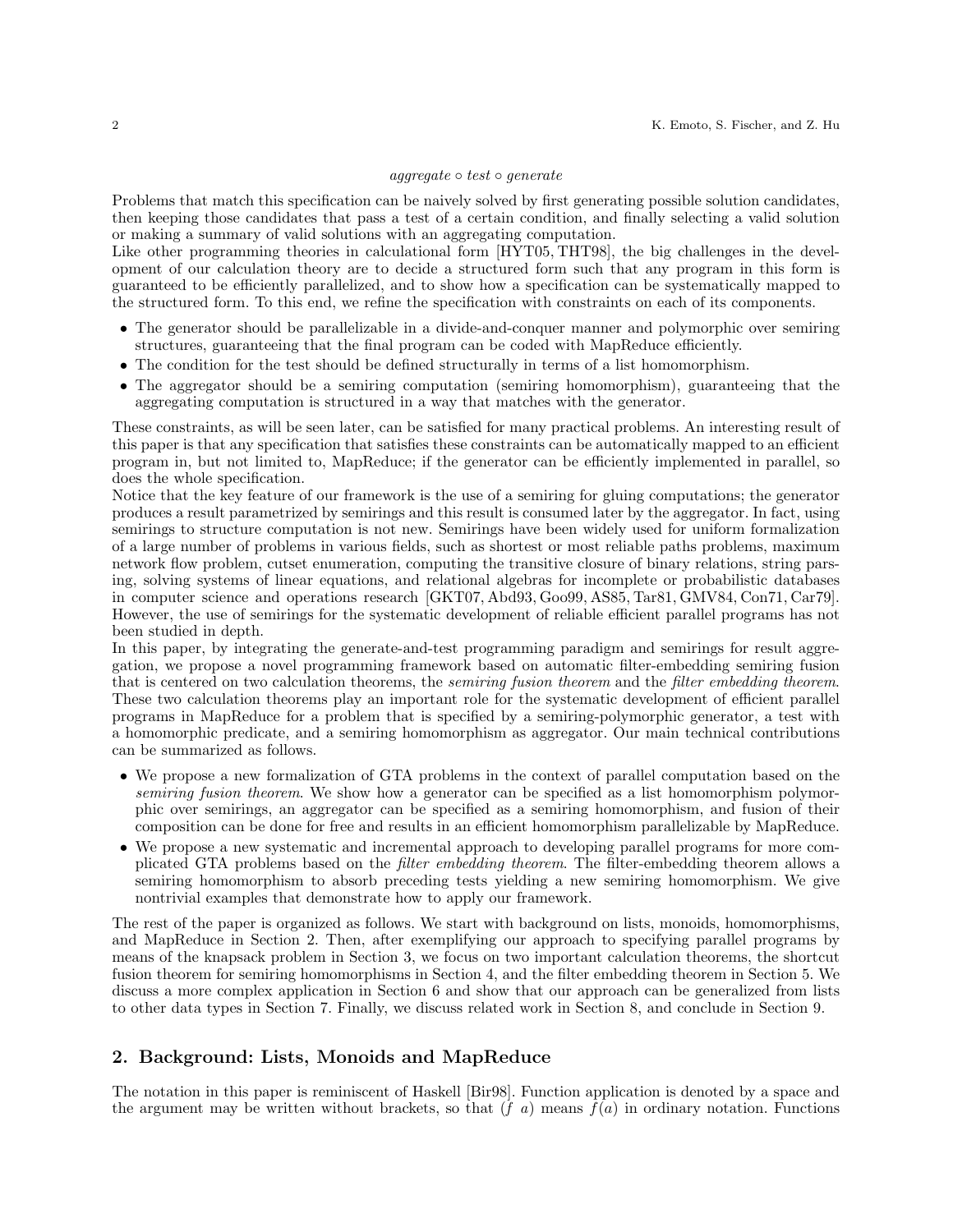are curried: they always take one argument and return a function or a value, and the function application associates to the left and binds more strongly than any other operator, so that *f a b* means (*f a*) *b* and *f a* $\otimes$ *b* means (*f*  $a) \otimes b$ . Function composition is denoted by  $\circ$ , and (*f*  $\circ$  *g*)  $x = f(g \ x)$  according to its definition.

Binary operators can be used as functions by sectioning as follows:  $a \oplus b = (a \oplus b)$   $b = (\oplus b)$   $a = (\oplus)$   $a \cdot b$ . Symbol *≡* denotes the equivalence predicate that returns *True* if the both sides are equivalent. Lists are finite sequences of values of the same type. A list is either empty, a singleton, or the concatenation

of two other lists. We write  $[]$  for the empty list,  $[x]$  for the singleton list with element  $x$ , and  $xs + ys$  for the concatenation of two lists *xs* and *ys*. For example, the term  $[1] + [2] + [3]$  denotes a list with three elements, often abbreviated as [1*,* 2*,* 3]. We write [*A*] for the type of lists with elements of type *A*.

**Definition 1 (Monoid).** Given a set *M* and a binary operator  $\odot$  on *M* (i.e., *M* is closed under  $\odot$ ), the pair  $(M, \odot)$  is called a *monoid* if  $\odot$  is associative and has an identity  $\imath_{\odot} \in M$ :

$$
(a \odot b) \odot c = a \odot (b \odot c)
$$
  

$$
i_{\odot} \odot a = a = a \odot i_{\odot}
$$

For example,  $([A], +)$  is a monoid, because  $+$  is associative and  $[$  is its identity. Homomorphisms are structure preserving mappings. In the case of monoids they respect the binary operation and its identity.

# **Definition 2 (Monoid Homomorphism).** Given two monoids (*M , ⊙*) and (*M ′ , ⊙′* ), a function

 $hom: M \to M'$ 

is called *monoid homomorphism from*  $(M, \odot)$  *to*  $(M', \odot')$  if and only if:

*hom*  $i_{\odot}$  =  $i_{\odot'}$  $hom(x \odot y) = hom(x \odot' hom y)$ 

For example, the function *sum* for summing up all elements in a list is a monoid homomorphism from  $([Z], +)$  to  $(Z, +)$ :

 $sum$  []  $= 0$  $sum [x] = x$  $sum (xs + ys) = sum xs + sum ys$ 

There is more than one monoid homomorphism from  $(|\mathbb{Z}|, +)$  to  $(\mathbb{Z}, +)$  but the property *sum*  $|x| = x$  characterizes *sum* uniquely, because [*A*] is the free monoid over *A*: for every result monoid, a list homomorphism (monoid homomorphism from the list monoid) is characterized uniquely by its result on singleton lists.

**Lemma 3 (Free Monoid).** Given a set *A*, a monoid  $(M, \odot)$ , and a function  $f : A \rightarrow M$  there is exactly one monoid homomorphism  $h : [A] \to M$  from  $([A], +)$  to  $(M, \odot)$  with  $h [x] = f x$ .

We can generalize the *sum* function by parameterizing it with a monoid operation (and its identity). The function  $reduce_{\odot} : [M] \to M$  collapses a list into a single value by repeated application of  $\odot$ .

 $reduce_{\odot}$  [ ] =  $i_{\odot}$  $reduce_{\odot} [x] = x$  $reduce_{\odot}$   $(xs + ys) = reduce_{\odot} xs \odot reduce_{\odot} ys$ 

Informally, we have

 $reduce \bigcap [x_1, x_2, ..., x_n] = x_1 \bigodot x_2 ... \bigodot x_n$ 

The function *sum* is a specialization of  $reduce_{\odot}$ , namely,  $sum = reduce_{+}$ .

Another important list homomorphism is the function *map* that applies a given function to each element of a list. It is characterized by

*map f*  $[x] = [f x]$ 

Informally, we have

$$
map f [x_1, x_2, ..., x_n] = [f x_1, f x_2, ..., f x_n]
$$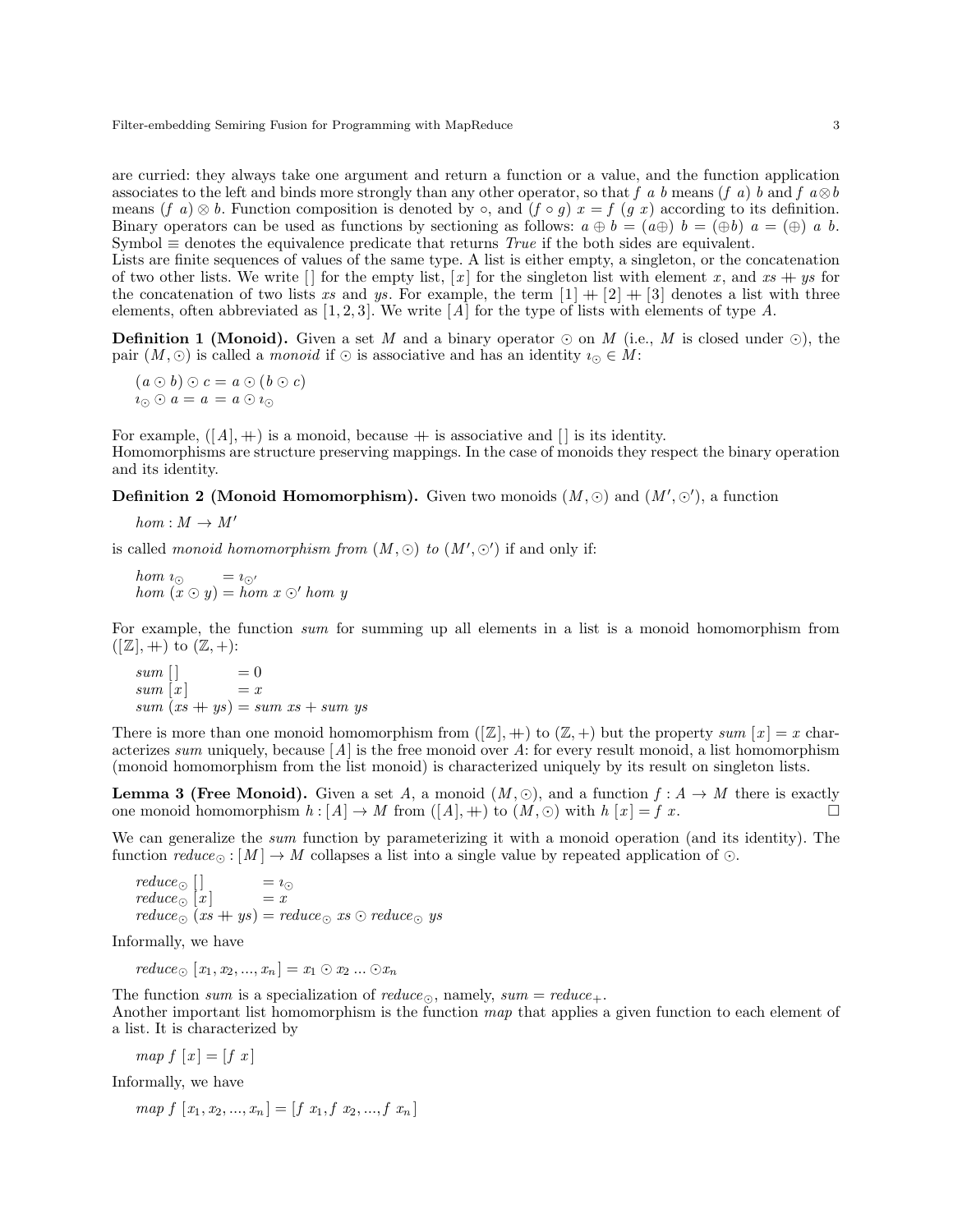According to the *homomorphism lemma* [Bir87], which follows from Lemma 3, every list homomorphism *hom* into a monoid (*M*, ⊙) can be written as composition of a reduction and a map that calls *hom* only on singleton lists:

 $hom = reduce_{\odot} \circ map (\lambda x \to hom [x])$ 

The lambda abstraction passed as argument to *map* is an anonymous function that takes a list element *x* and yields the result of applying *hom* to a singleton list containing *x* .

List homomorphisms are relevant to parallel programming because associativity allows to distribute the computation evenly among different processors or even machines by the well-known divide-and-conquer parallel paradigm [Ski92, Col95].

For example, by providing a parallel implementation for the composition of a reduction and a map, every monoid homomorphism can be executed in parallel by implementing it according to the *homomorphism lemma*. More detailed studies on showing that monoid homomorphisms are a good characterization of parallel computational models can be found in [Ski92, Col95].

MapReduce [DG08] is a parallel programming technique, made popular by Google, used for processing large amounts of data. Such processing can be completed in a reasonable amount of time only by distributing the work to multiple machines in parallel. Each machine processes a small subset of the data.

We will not discuss the details of MapReduce in this paper. It is reminiscent of, though not the same as, using the *map* and *reduce<sup>⊙</sup>* functions defined above. Basically, a MapReduce computation involves two operations: a map operation to each logical record in the input to compute a set of intermediate key/value pairs, and a reduce operation to all the values that shared the same key to get the appropriate derived data. Readers can find a functional model of MapReduce in [Läm08].

List homomorphisms fit well with MapReduce, because their input list can be freely divided and distributed among machines. In fact, it has been shown recently that list homomorphisms can be efficiently implemented using MapReduce [LHM11]. Our approach builds on such an implementation which is orthogonal to our work. Therefore, if we can derive an efficient list homomorphism to solve a problem, we can solve the problem efficiently with MapReduce, enjoying its advantages such as automatic load-balancing, fault-tolerance, and scalability.

Some readers might feel that there is a mismatch between a typical MapReduce computation and computations in GTA style, because the size of the results generated by map in the former is often proportional to the size of the input data while the latter appears to have much larger intermediate results. This mismatch is a strength of our approach: based on a *naively-designed GTA specification* our calculation theorems can provide an *efficient MapReduce implementation with intermediate results proportional to the size of the input*, i.e., efficient list homomorphisms. Our approach makes MapReduce applicable to applications appearing not to match the MapReduce pattern. As a consequence, it allows programmers to implement MapReduce algorithms by providing an often simpler specification in GTA form.

# **3. Running Example: The Knapsack Problem**

In this section we give a simple example of how to specify parallel algorithms in GTA form. We give a clear but inefficient specification of the knapsack problem following this structure and use it throughout Sections 4 and 5 to show how to transform such specifications into efficient parallel programs. <sup>2</sup>

The knapsack problem is to fill a knapsack with items, each of certain non-negative value and weight, such that the total value of packed items is maximal while adhering to a weight restriction of the knapsack. For example, if the maximum total weight of our knapsack is 5kg and there are three items (¥2000, 1kg), (¥3000, 3kg), and (¥4000, 3kg) then the best we can do is pick the selection (¥2000, 1kg), (¥4000, 3kg) with total value ¥6000 and weight 4kg because all selections with larger value exceed the weight restriction.

The function *knapsack*, which takes as input a list of value-weight pairs (both positive integers) and computes the maximum total value of a selection of items not heavier than a total weight *w*, can be written as a composition of three functions:

 $knapsack = maxvalue \circ filter ((\leq w) \circ weight) \circ sublists$ 

<sup>2</sup> The knapsack problem is NP-complete and the knapsack function calculated in Section 5 is *pseudo-polynomial*, i.e., polynomial in the maximum weight but not in the size of its binary encoding.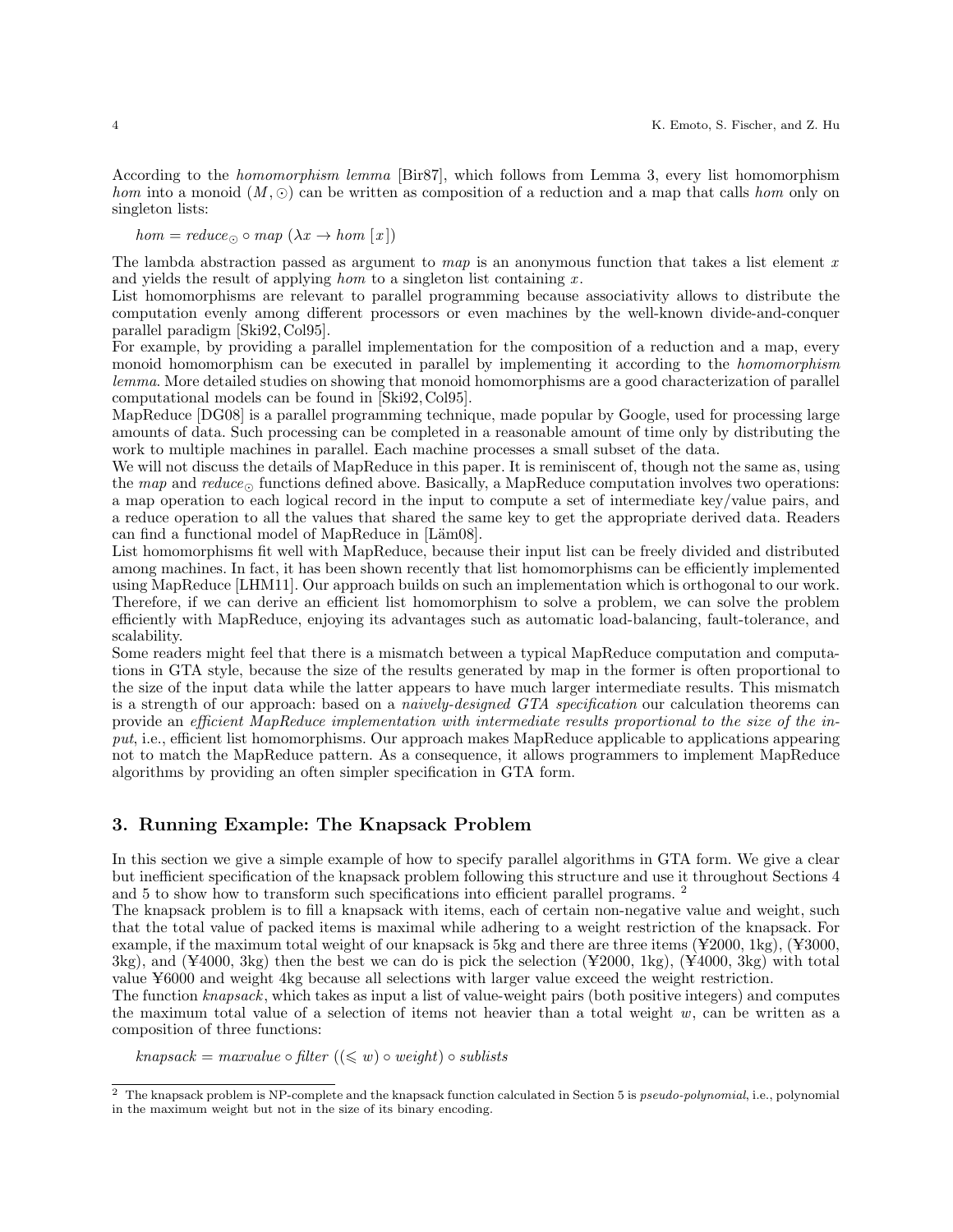- The function *sublists* is the generator. From the given list of pairs it computes all possible selections of items, that is, all 2*<sup>n</sup>* sublists if the input list has length *n*.
- *•* The function *filter* ((⩽ *w*) *◦ weight*) is the test. It discards all generated sublists whose total weight exceeds *w* and keeps the rest.
- The function *maxvalue* is the aggregator. From the remaining sublists adhering to the weight restriction it computes the maximum of all total values.

The function *sublists* can be defined as follows:

 $\text{sublists} \begin{bmatrix} \vdots \\ \vdots \\ \vdots \\ \vdots \end{bmatrix} = \begin{bmatrix} \vdots \\ \vdots \\ \vdots \\ \vdots \end{bmatrix}$  $\text{sublists } [x] = [[], [x]]$ <br>  $\text{sublists } (xs + ys) = \text{sublists } xs \times_{\text{+}} \text{sublists } ys$ 

The result of *sublists* is a bag of lists which we denote using  $\hat{\ }$  and  $\hat{\ }$ . The symbol  $\forall$  denotes bag union, e.g.,  $\{[\cdot], [x]\} = \{[\cdot]\} \cup \{[x]\}$ , and  $x_{+}$  the lifting of list concatenation to bags, concatenating every list in one bag with every list in the other.

Here is an example application of *sublists* along with a derivation of its result.

$$
sublists [1,3,3]
$$
\n= *sublists* ([1] + [3] + [3])\n= *sublists* [1] ×<sub>+</sub> *sublists* [3] ×<sub>+</sub> *sublists* [3]\n= [[], [1]] ×<sub>+</sub> [[], [3]] ×<sub>+</sub> [[], [3]]\n= [[] + [], [] + [3], [1] + [], [1] + [3]] ×<sub>+</sub> [[], [3]]\n= [[], [1], [1,3], [3]] ×<sub>+</sub> [[], [3]]\n= [[], [1], [1,3], [1,3], [1,3,3], [3], [3], [3,3]]\n

We took the liberty to reorder bag elements lexicographically because bags are unordered collections. Note, however, that elements may occur more than once as witnessed by [1*,* 3] and [3].

The function *sublists* is a monoid homomorphism:  $x_{+}$  is associative and  $[$ 

The function *filter* filters a bag according to the given predicate. We pass as predicate the composition of the function *weight* that adds all weights in a list and the function ( $\leqslant w$ ) that checks the weight restriction. Like *sublists*, *weight* is a monoid homomorphism:

$$
weight [] = 0
$$
  
weight  $[(v, w)] = w$   
weight  $(xs + ys) = weight xs + weight ys$ 

Finally, *maxvalue* computes the maximum of summing up the values of each list in a bag using the maximum operator *↑*.

 $maxvalue \begin{cases} \int & = -\infty \\ maxvalue \end{cases}$  =  $-sum$  $= sum (map (\lambda(v, w) \rightarrow v) l)$  $maxvalue$   $(b \oplus b') = maxvalue$   $b \uparrow maxvalue$   $b'$ 

This specification is equivalent to the following equations.

 $maxvalue \begin{cases} \int & = -\infty \\ maxvalue \begin{cases} \frac{1}{1} & = 0 \end{cases} \end{cases}$  $maxvalue$   $[[]$  = 0<br> $maxvalue$   $[]$   $([a, a)]$   $[ = a]$  $maxvalue$   $[(v, w)]$   $= v$ <br> $maxvalue$   $(b \pm b')$   $= r$  $maxvalue(\tilde{b} \oplus b')$  =  $maxvalue b \uparrow maxvalue b'$ *maxvalue*  $(b \times_{+} b') =$  *maxvalue*  $b +$  *maxvalue*  $b'$ 

The second and third equations follow directly from the specifications of *sum* and *map*. Regarding the last equation, remember that the lifted list concatenation  $x_{\text{+}}$  appends each list in one bag with each in the other, and, therefore, the maximum total value of the concatenated lists is the sum of the maximum total values of the lists in each bag. This observation relies on distributivity of + over *↑*, a property that we will revisit in the next section.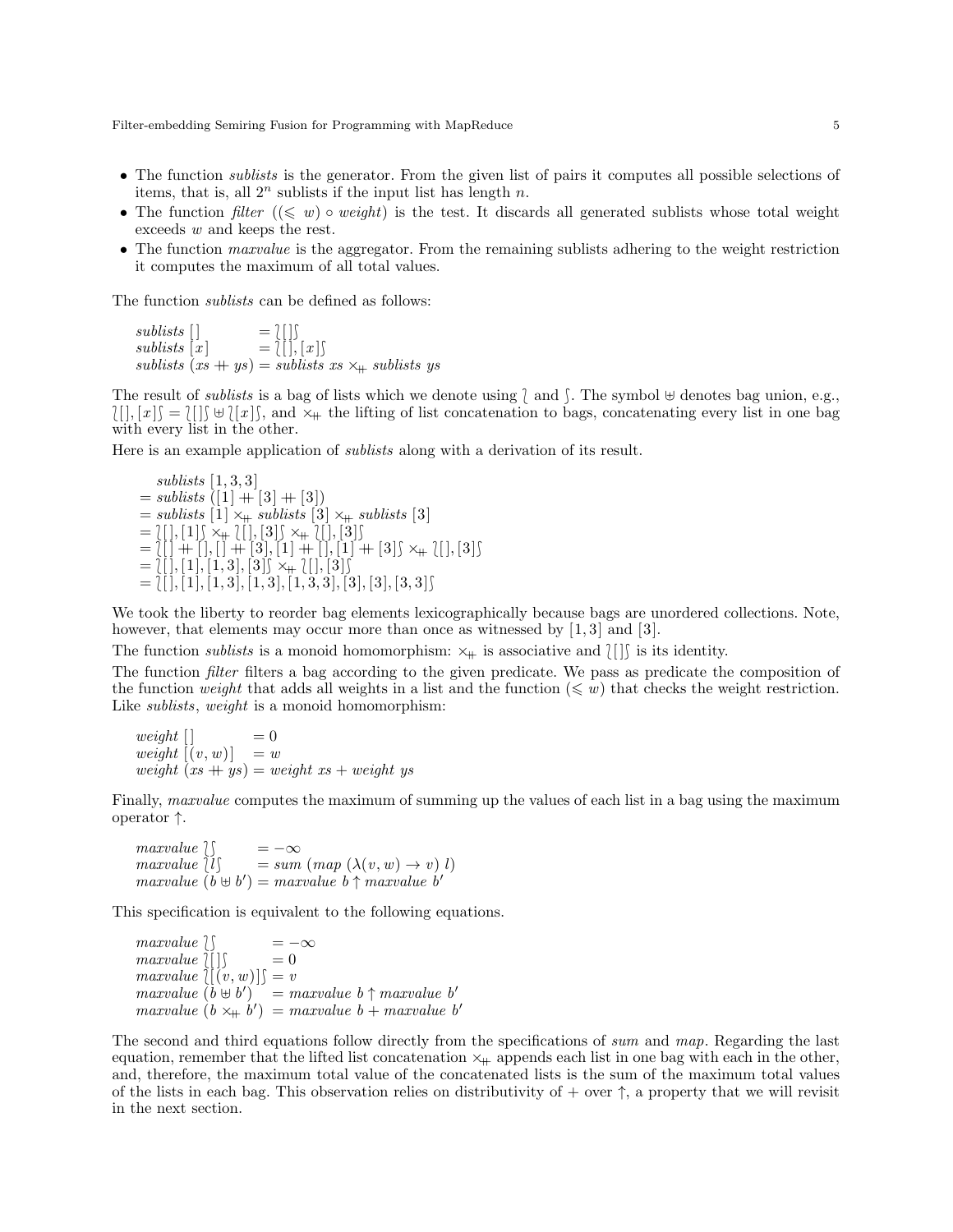## **4. Semiring Fusion**

In this section we show how to derive efficient parallel programs from specifications in generate-and-aggregate form:

```
aggregate ◦ generate
```
This form is a simplified version of GTA form, missing the test. We define specific kinds of generators and aggregators that allow such specifications to be implemented efficiently and provide a theorem that shows how to calculate efficient parallel implementations. Such a calculation can turn an exponential-time specification into a linear-time implementation.

#### **4.1. Semirings and their Homomorphisms**

The alternative specification for the function *maxvalue* in Section 3 shows that it is a monoid homomorphism with respect to two different monoids (namely,  $(\mathbb{Z}_{-\infty}, \uparrow)$  and  $(\mathbb{Z}_{-\infty}, +)$ ) over the same set (bags of lists). We now consider an algebraic structure that relates two such monoids.

**Definition 4 (Semiring).** A triple  $(S, \oplus, \otimes)$  is called a *semiring* if and only if  $(S, \oplus)$  and  $(S, \otimes)$  are monoids, and additionally *⊕* is commutative, *⊗* distributes over *⊕*, and *ı<sup>⊕</sup>* is a zero of *⊗*:

 $a \oplus b = b \oplus a$  $a \otimes (b \oplus c) = (a \otimes b) \oplus (a \otimes c)$  $(a \oplus b) \otimes c = (a \otimes c) \oplus (b \otimes c)$  $\iota$ ⊕ ⊗  $a = \iota$ ⊕ =  $a \otimes \iota$ ⊕

We have already seen two semirings in Section 3:

- *•* (Z*−∞, ↑,* +) is a semiring because both *↑* and + are associative, commutative and have identities *−∞* and 0, respectively, where Z*−∞* = Z*∪{−∞}*. Moreover, + distributes over *↑* and *−∞* is a zero of +. This semiring is sometimes called tropical algebra [But10].
- ( $([A]$ ,  $\forall$ ,  $\times$ <sub>++</sub>) is a semiring for every set *A* because  $\forall$  is associative and commutative and  $\times$ <sub>++</sub> is associative. Moreover,  $\iint$  and  $\iint$  are the identities of  $\forall$  and  $\times$ <sub>++</sub>, respectively. Interestingly,  $\times$ <sub>++</sub> distributes over  $\forall$ and, clearly,  $\int \int$  is a zero of  $x_{+}$ . Readers who verify distributivity of  $x_{+}$  will make crucial use of the ability to reorder bag elements.

**Definition 5 (Semiring Homomorphism).** Given two semirings  $(S, \oplus, \otimes)$  and  $(S', \oplus', \otimes')$ , a function  $hom: S \to S'$  is a semiring homomorphism from  $(S, \oplus, \otimes)$  to  $(S', \oplus', \otimes')$  if and only if it is a monoid homomorphism from  $(S, \oplus)$  to  $(S', \oplus')$  and a monoid homomorphism from  $(S, \otimes)$  to  $(S', \otimes')$ .

The *maxvalue* function presented in Section 3 is a semiring homomorphism from  $(|Z_{-\infty} \times Z_{-\infty}|, \theta, \times)$ to (Z*−∞, ↑,* +). It additionally satisfies the property

 $maxvalue$   $\left\{ \left[ \left( v, w \right) \right] \right\} = v$ 

which characterizes it uniquely because bags of lists over a set *A* form the free semiring.

**Lemma 6 (Free Semiring).** Given a set *A*, a semiring  $(S, \oplus, \otimes)$ , and a function  $f : A \rightarrow S$  there is exactly one semiring homomorphism  $h:([A]) \to S$  from  $([A], \forall, \times_{\mathbb{H}})$  to  $(S, \oplus, \otimes)$  that satisfies  $h \; [[x]] = f x$ .

The unique homomorphism can be thought of as applying *f* to each list element, then accumulating the results in each list using the operator *⊗*, and finally accumulating those results using the operator *⊕*.

#### **4.2. Polymorphic Generators**

We now return to the generator *sublists* defined in Section 3. This function almost exclusively uses the semiring operations of the semiring  $\frac{1}{A}$  and their identities. The only exception is the value  $\frac{1}{x}$  constructed from an element  $x \in A$ .

We can generalize *sublists* by parameterizing it with operations *⊕* and *⊗* of an arbitrary semiring (and their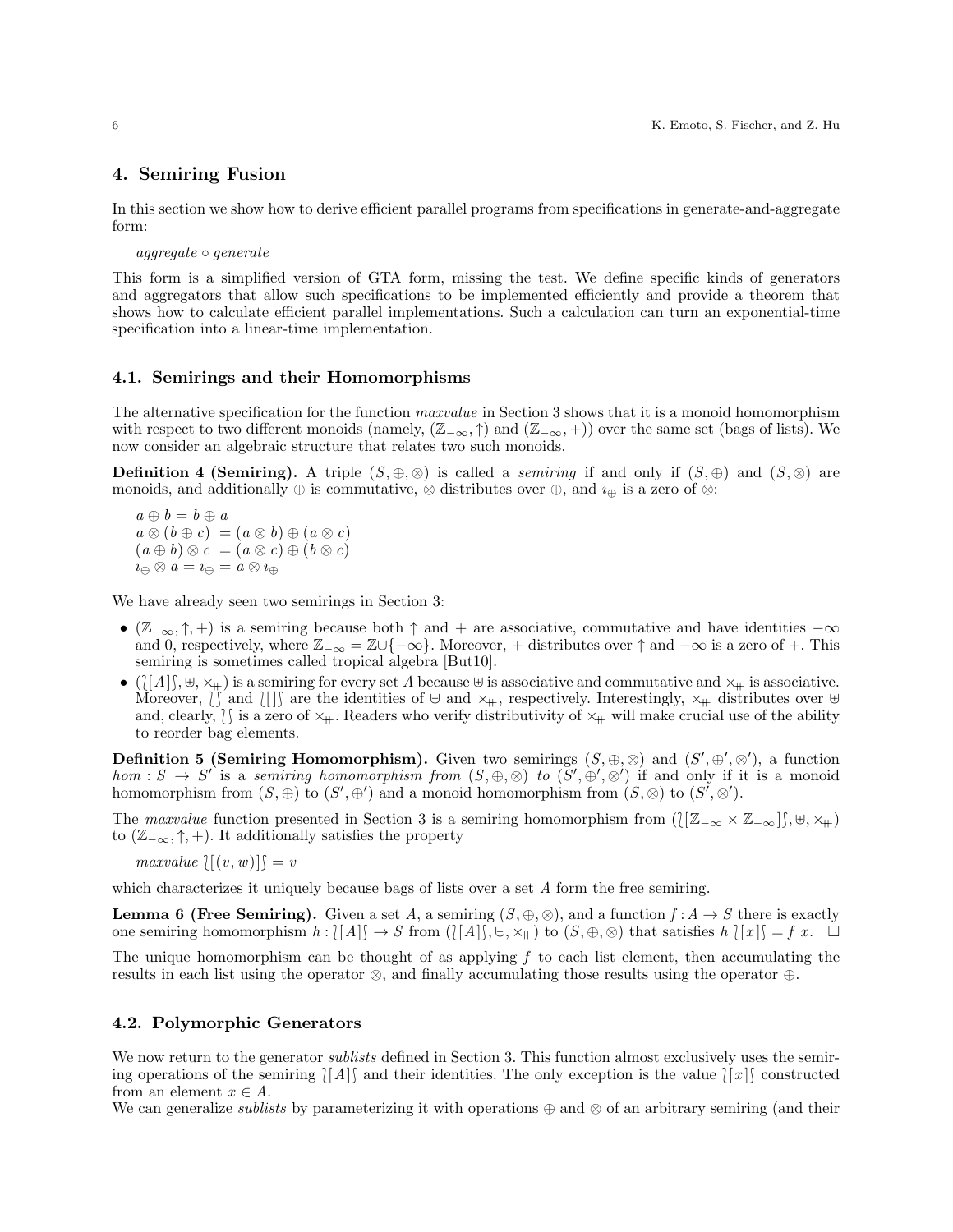identities) as well as an *embedding function* that constructs semiring elements from elements of a (potentially) different type:

 $sublists_{\oplus,\otimes} f$  [ ] =  $i_{\otimes}$  $sublists_{\oplus,\otimes} f[x] = i_{\otimes} \oplus f[x]$  $sublists_{\oplus,\otimes} f(xs + ys) = sublists_{\oplus,\otimes} f(xs \otimes sublists_{\oplus,\otimes} f(ys)$ 

This function is called *polymorphic over semirings* because it can construct a result in an arbitrary semiring determined by the passed semiring operators and embedding function. It is a generalization of *sublists* because

 $sublists = sublists_{H, \times_H} (\lambda x \rightarrow \{ [x] \})$ 

The anonymous function passed as argument constructs a singleton bag containing a singleton list with the argument *x* .

## **Definition 7 (Polymorphic Semiring Generator).** A function

 $generate_{\bigoplus, \otimes} : (A \rightarrow S) \rightarrow [A] \rightarrow S$ 

that is polymorphic over an arbitrary semiring  $(S, \oplus, \otimes)$  is said to be a *polymorphic semiring generator*.

The function *sublists⊕,<sup>⊗</sup>* is a *polymorphic semiring generator*, and being a monoid homomorphism for any semiring it can be executed in parallel. We could also pass the operations of the semiring Z*−∞* to compute a result in Z*−∞*.

 $sublists_{\uparrow,+}$   $(\lambda(v,w) \to v) : \{[\mathbb{Z}_{-\infty} \times \mathbb{Z}_{-\infty}]\} \to \mathbb{Z}_{-\infty}$ 

What does this function compute? Theorem 8 below, which is a variant of short-cut fusion for semiring homomorphisms, casts light on this question.

**Theorem 8 (Semiring Fusion).** Given a set A, a semiring  $(S, \oplus, \otimes)$ , a semiring homomorphism *aggregate* from  $([A]_+^{\mathcal{F}}, \mathbb{H}, \times_{\mathcal{H}}^{\mathcal{F}})$  to  $(S, \oplus, \otimes)$ , and a polymorphic semiring generator *generate*, the following equation holds:

 $\arg{arg}$  *aggregate*  $\circ$   $\text{generate}_{\Theta, \times_+} (\lambda x \to \text{[}x \text{]} \text{[}x \text{]} \text{[}x \to \text{ generate}_{\Theta, \otimes} (\lambda x \to \text{ aggregate } \text{[}x \text{]} \text{[}x \text{]})$ 

*Proof.* Free Theorem [Wad89].  $\Box$ 

Interestingly, in a polymorphically typed language like Haskell this theorem can be proved solely based on type information, for example, using an automatic generator for free theorems.<sup>3</sup>

We can use Theorem 8 to answer the question of what  $sublists_{\uparrow,+} (\lambda(v,w) \to v)$  computes.

 $maxvalue \circ$   $sublists$  $=$  *maxvalue*  $\circ$  *sublists*<sub> $\forall$ *+*</sub>  $(\lambda(v, w) \rightarrow \{[(v, w)]\})$  $=$  *sublists*<sub> $\uparrow$ </sub>,  $\downarrow$   $(\lambda(v, w) \rightarrow \text{maxvalue } [[(v, w)]])$ <br>  $=$  *sublists*<sub> $\uparrow$ </sub>,  $\downarrow$   $(\lambda(v, w) \rightarrow v)$ 

This derivation shows that  $sublists<sub>†,+</sub> (\lambda(v, w) \rightarrow v)$  computes the maximum of all total values of sublists of the input list, but—unlike the intuitive formulation at the beginning of the equation chain—efficiently.

While the run time of *maxvalue*  $\circ$  *sublists* is exponential in the length of the input list (because the result of *sublists* has exponential size), the run time of the derived version *sublists*<sup> $\uparrow$ </sup>, + ( $\lambda(v, w) \rightarrow v$ ) is linear in the length of the input list.

Here is an example derivation that shows how the efficient computation proceeds:

 $sublists_{\uparrow,+} (\lambda(v, w) \to v) [(2000, 1), (3000, 3), (4000, 3)]$  $=$  *sublists*<sub> $\uparrow$ †,  $(\lambda(v, w) \rightarrow v)$  ([(2000, 1)] + [(3000, 3)] + [(4000, 3)])</sub>  $=$  *sublists*<sub> $\uparrow$ †,  $(\lambda(v, w) \to v)$  [(2000, 1)] + *sublists*<sub> $\uparrow$ †,  $(\lambda(v, w) \to v)$  [(3000, 3)]</sub></sub>  $+$  *sublists*<sub> $\uparrow$ </sub>  $(\lambda(v, w) \rightarrow v)$  [(4000*,* 3)]  $= (0 \uparrow 2000) + (0 \uparrow 3000) + (0 \uparrow 4000)$ 

 $\frac{3 \text{ http://www-ps.iai.uni-bonn.de/cgi-bin/free-theorems-webui.cg}}{3 \text{ http://www-ps.iai.uni-bonn.de/cgi-bin/free-theorems-webui.cg}}$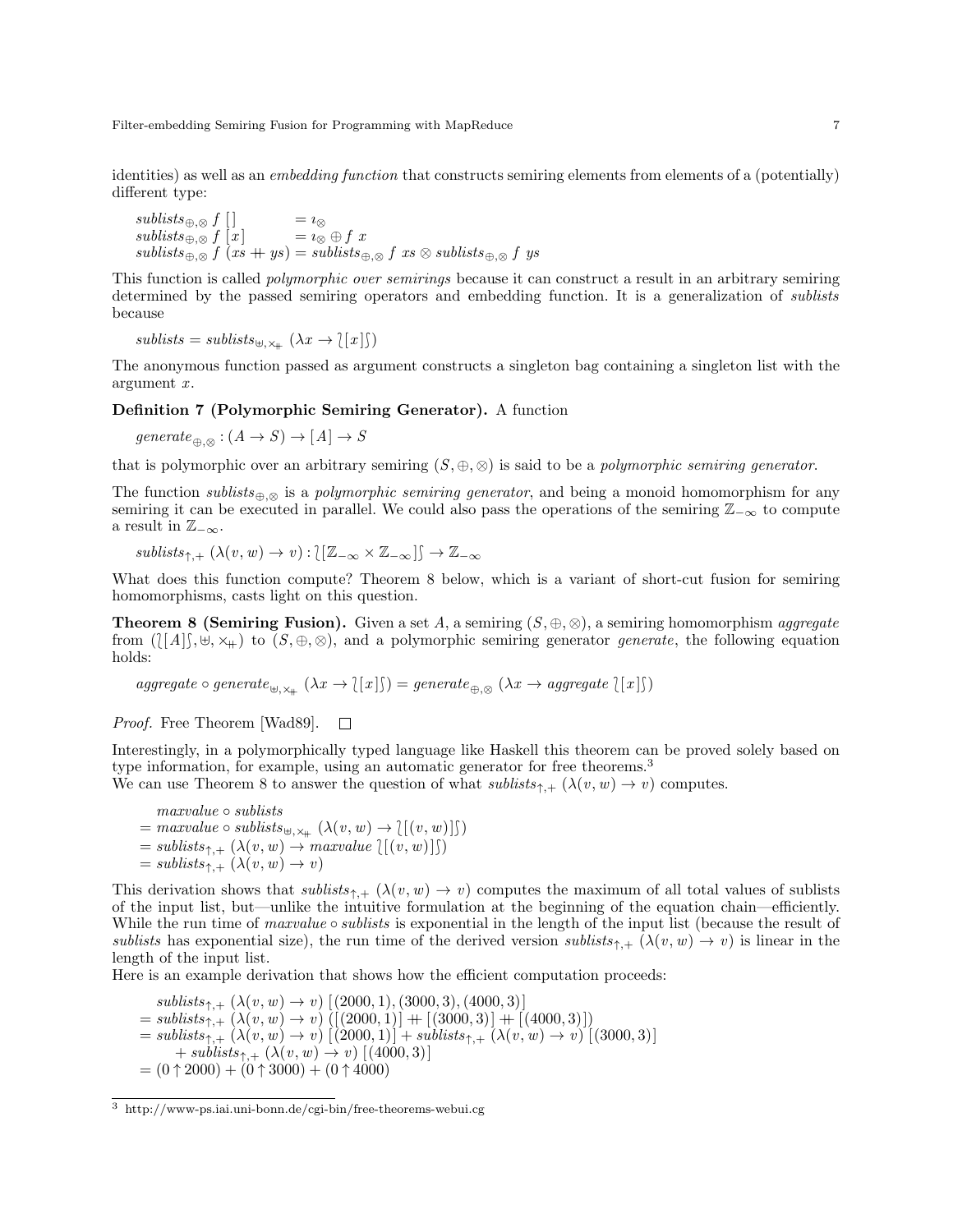$= 2000 + 3000 + 4000$  $= 9000$ 

Apparently, to compute the maximum value over all sublists of a list of items, we can add up all positive values of this list.

Of course, this is of little use for solving the knapsack problem posed in Section 3 because the input list in this problem contains only positive values and *maxvalue ◦ sublists*, thus, computes the total value of all available items.

For solving the knapsack problem, it is crucial to compute the maximum value only of those sublists of the input list which adhere to the weight restriction. We need to account for the test that implements this restriction which is the topic of the next section.

## **5. Filter Embedding**

We cannot apply Theorem 8 to transform specifications of the form

*aggregate ◦ test ◦ generate*

because the intermediate test goes in the way of fusing the aggregator with the generator. Instantiations of *test* given below will show how to rewrite such specifications into the form

```
postprocess ◦ aggregate′ ◦ generate
```
where *aggregate′* is a semiring homomorphism derived from *aggregate* and *test*, and *postprocess* maps the result type of *aggregate′* to the result type of *aggregate*. This form then allows to fuse *aggregate′* with *generate* to derive an efficient implementation.

This transformation is possible if

 $test = filter (ok \circ hom)$ 

is a filter where the predicate is a composition of a monoid homomorphism  $hom: [A] \rightarrow M$  into a finite monoid *M* and a function  $ok: M \to Bool$  that maps elements of *M* to Booleans. Here, we require the finiteness only in order to be able to describe the complexity of the resulting parallel algorithms more accurately. Before we describe the general theorem in Section 5.2, we develop the underlying ideas by deriving an efficient implementation from the *knapsack* specification. This development may seem to require some clever insights but users of our approach do *not* need to follow the same path when transforming their own specifications. We chose to present the ideas using a concrete example first, to make them seem less clever in the subsequent generalization. Others can simply *apply* our general theorem to their specifications on their own, rather than repeating our development for each specification. We can even provide an API that supports specifications in GTA form and implements them as efficient parallel programs automatically.

#### **5.1. Developing Intuitions by Example**

In Section 3 we have specified the *knapsack* function as follows:

 $k$ *napsack* =  $maxvalue \circ filter ((\leq w) \circ weight) \circ sublists$ 

This specification is almost of the form we require:

- *• maxvalue*, the aggregator, is a semiring homomorphism and
- the predicate used for filtering is a composition of the monoid homomorphism *weight* and the function  $(\leq w)$  that maps the result of *weight* into the Booleans.

However, the result type of *weight* is N which is an infinite monoid, not a finite one. We can remedy the situation by defining  $M_w = \{0, \ldots, w + 1\}$  and

 $\begin{array}{lll} weight_w & [ & = 0 \\ weight_w & [n] & = (i \\ \end{array}$  $=(w+1) \downarrow n$  $weight_w$   $(ms + ns) = weight_w$   $ms +_w weight_w$  *ns* **where**  $m +_w n = (w + 1) \downarrow (m + n)$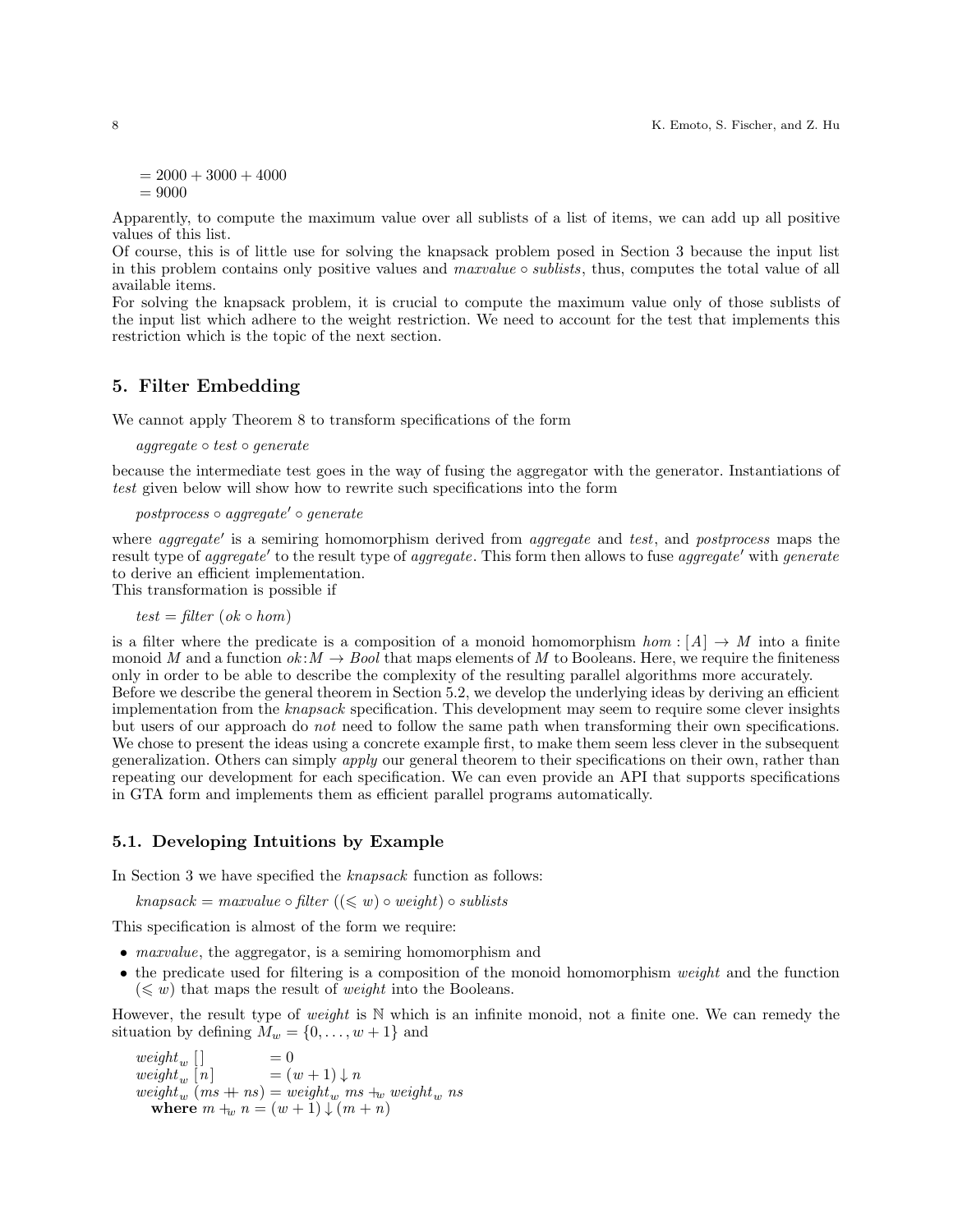The operator  $+_{w}$  implements addition but limits the result by computing the minimum with  $w + 1$  by the minimum operator *↓*. For non-negative arguments it is associative and 0 is its identity. Consequently, *weight<sub>w</sub>* is a monoid homomorphism into the finite monoid  $(M_w, +_w)$  for all weight restrictions *w*, and we have  $weight_w x = (w + 1) \downarrow weight x$ . In general, a user programmer is responsible for the finiteness, and automatic finitization method is a part of future work.

To transform the function  $maxvalue \circ filter ((\leq w) \circ weight_w)$  into the form  $postprocess_w \circ maximize_w$  we need to invent a semiring to use as result type of *maxvaluew*. The idea is to compute simultaneously for all weights in  $M_w$  the maximum value of lists with exactly that weight. The function *postprocess<sub>w</sub>* then computes the maximum over all values associated to weights  $\leq w$ .

Like in Section 3, we assume the maximum total weight of our knapsack is 5kg, i.e.,  $w = 5$ . Semiring elements can be represented as 7-tuples over  $\mathbb{Z}_{-\infty}$ , namely, six maximum values associated with weights ≤ 5 and the accumulated maximum value corresponding to all weights  $\geq 6$  because of the cut off. The function  $postprocess<sub>5</sub>$  is defined as follows:

$$
postprocess_{5}(v_{0}, v_{1}, v_{2}, v_{3}, v_{4}, v_{5}, v_{6}) = v_{0} \uparrow v_{1} \uparrow v_{2} \uparrow v_{3} \uparrow v_{4} \uparrow v_{5}
$$

It computes the maximum of all values associated with weights  $\leq 5$ .

We now turn  $\mathbb{Z}_{-\infty}^7$  into a semiring  $(\mathbb{Z}_{-\infty}^7, \uparrow^7, +^7)$ . To compute the maximum value associated to each weight of two 7-tuples, we use the underlying maximum operation on values.

$$
(v_0, v_1, v_2, v_3, v_4, v_5, v_6) \uparrow^7 (v_0', v_1', v_2', v_3', v_4', v_5', v_6') = (v_0 \uparrow v_0', v_1 \uparrow v_1', v_2 \uparrow v_2', v_3 \uparrow v_3', v_4 \uparrow v_4', v_5 \uparrow v_5', v_6 \uparrow v_6')
$$

This operator clearly inherits associativity and commutativity from the underlying maximum operator and its identity is  $(-\infty, -\infty, -\infty, -\infty, -\infty, -\infty, -\infty)$ .

The operator  $+^7$  is more interesting. From two 7-tuples that associate maximum values to each weight in  $M_5$ it computes another 7-tuple that associates maximum values to the combined weights. For example, to find the maximum value associated to the weight 3, it computes the maximum of all sums of values associated to weights that sum up to 3 (we omit the part for larger weights):

$$
(v_0, v_1, v_2, v_3, v_4, v_5, v_6) +^7 (v'_0, v'_1, v'_2, v'_3, v'_4, v'_5, v'_6) =
$$
  
\n
$$
(v_0 + v'_0)
$$
  
\n
$$
(v_0 + v'_1) \uparrow (v_1 + v'_0)
$$
  
\n
$$
(v_0 + v'_2) \uparrow (v_1 + v'_1) \uparrow (v_2 + v'_0)
$$
  
\n
$$
(v_0 + v'_3) \uparrow (v_1 + v'_2) \uparrow (v_2 + v'_1) \uparrow (v_3 + v'_0)
$$
  
\n,...)

This operator is associative and its identity is

(0*, −∞, −∞, −∞, −∞, −∞, −∞*)

We now define  $maxvalue_5$  as *the* (cf. Lemma 6) semiring homomorphism that satisfies the following equation:

 $maxvalue_5$   $[(v, w)] \subseteq (val\ 0, val\ 1, val\ 2, val\ 3, val\ 4, val\ 5, val\ 6)$ **where** *val*  $i =$  **if**  $i \equiv w \downarrow 6$  **then**  $v$  **else**  $-\infty$ 

When applied to a singleton bag that contains a list with exactly one item,  $maxvalue_5$  associates to almost all weights the value *−∞* with one exception: the value of the given item is associated to its weight (or to the weight 6 if it is heavier).

Our Main Theorem 13 below will explain why, for  $w = 5$ 

 $k$ *napsack* =  $postprocess_{5} \circ sublists_{\uparrow} \tau, +\tau \ (\lambda(v, w) \to maxvalues_{5} \ ([v, w)]))$ 

We can test this result with the example from Section 3:

*knapsack* [(2000*,* 1)*,*(3000*,* 3)*,*(4000*,* 3)]  $=$  knapsack  $([(2000, 1)] + [(3000, 3)] + [(4000, 3)])$  $= postprocess<sub>5</sub>$  $((0, -\infty, -\infty, -\infty, -\infty, -\infty, -\infty, -\infty) \dagger^{7} (-\infty, 2000, -\infty, -\infty, -\infty, -\infty, -\infty))$  $+^{7}((0,-\infty,-\infty,-\infty,-\infty,-\infty,-\infty)$   $\uparrow^{7}(-\infty,-\infty,-\infty,3000,-\infty,-\infty,-\infty))$  $+^{7}((0,-\infty,-\infty,-\infty,-\infty,-\infty,-\infty)$   $\uparrow^{7}(-\infty,-\infty,-\infty,4000,-\infty,-\infty,-\infty)))$  $= postprocess<sub>5</sub>$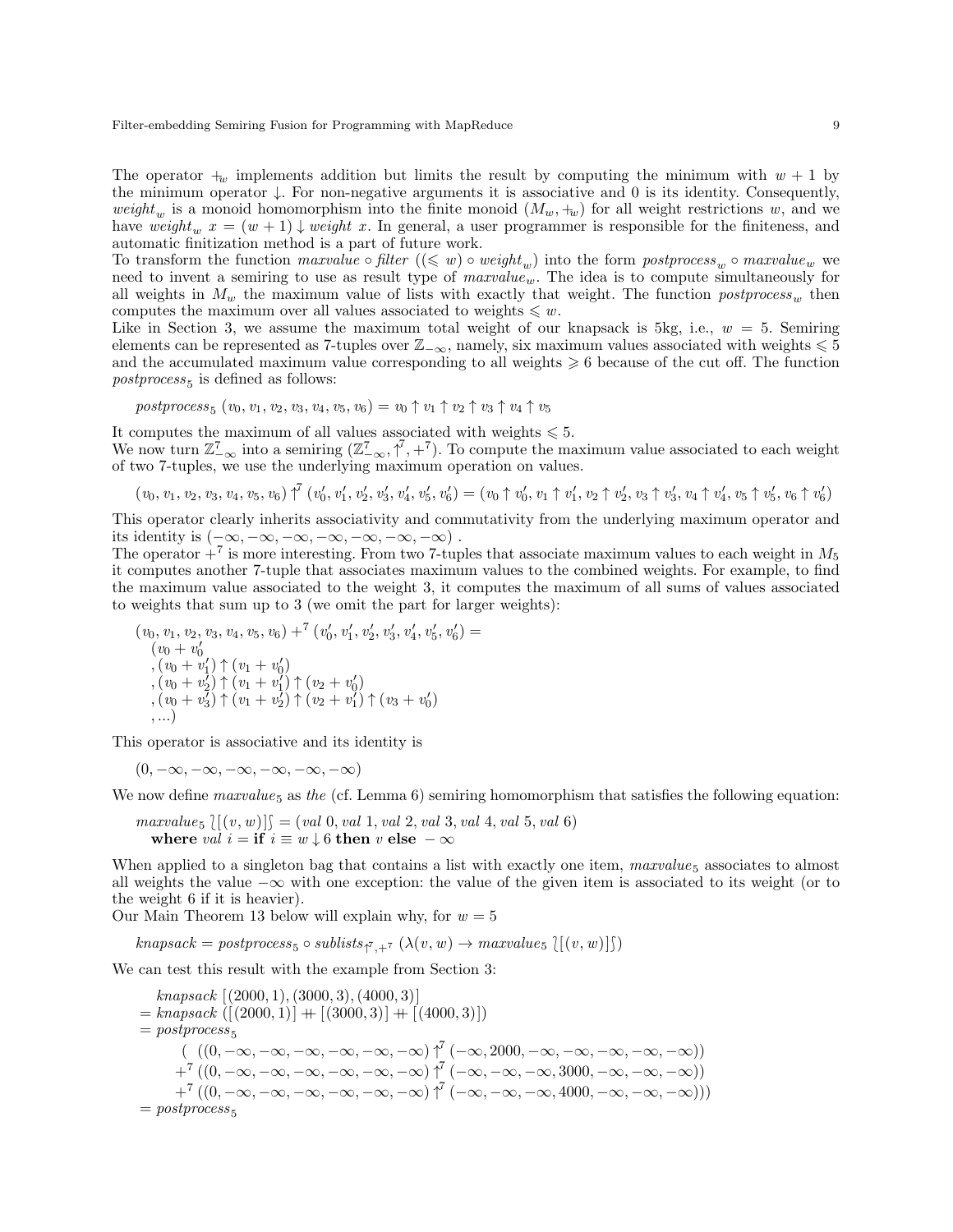$$
(\n(0, 2000, -\infty, -\infty, -\infty, -\infty, -\infty) \n+^7 (0, -\infty, -\infty, 3000, -\infty, -\infty, -\infty) \n+^7 (0, -\infty, -\infty, 4000, -\infty, -\infty, -\infty)) \n= postprocess5 \n(0, 2000, -\infty, 3000, 5000, -\infty, -\infty) \n+^7 (0, -\infty, -\infty, 4000, -\infty, -\infty, -\infty)) \n= postprocess5 (0, 2000, -\infty, 4000, 6000, -\infty, 9000) \n= 6000
$$

So, indeed, we get the maximum value of ¥6000 predicted earlier. ¥2000 is the maximum value that can be achieved with a weight restriction of 1kg. If only 3kg were allowed, the maximum value would be ¥4000, and the total value of all items is ¥9000.

The run time of the transformed version of  $knapsack$  is  $O(nw^2)$  if there are *n* items and the weight restriction is *w*. As *sublists<sup>↑</sup>* <sup>7</sup>*,*+<sup>7</sup> is a monoid homomorphism we can execute it in parallel, say using *p* processors, which leads to the run time  $O((\log p + \frac{n}{p})w^2)$ . This complexity resembles the run time of other parallel algorithms to solve the knapsack problem, e.g., one given by [SI11]. The standard sequential algorithm has run time *O*(*nw*).

Unlike existing algorithms to solve the knapsack problem, our approach can be generalized to other specifications in GTA form. The *knapsack* function is a special case well suited to highlight the ideas behind our approach, which we now generalize.

## **5.2. The Generalized Theorem**

We now generalize the ideas of Section 5.1 to support

- arbitrary polymorphic semiring generators,
- *•* arbitrary filters with homomorphic predicates, and
- arbitrary semiring homomorphisms as aggregators.

In Section 5.1 we have used a semiring of 7-tuples storing maximum values corresponding to each weight in *M*5. In general, if we have a finite monoid *M* and a semiring *S*, then the set

$$
S^M = \{\{f_m\}_{m \in M} | f_m \in S\}
$$

of families of elements in *S* indexed by *M* is a semiring too. Indexed families are a generalization of tuples and we write  $f_m$  for the element in *S* indexed by the value  $m \in M$  if  $f \in S^M$  is an indexed family. We give definitions of indexed families by defining their value in *S* for each  $m \in M$ .

## **Lemma 9 (Lifted Semiring).**

Given a finite monoid  $(M, \odot)$  and a semiring  $(S, \oplus, \otimes)$  the triple  $(S^M, \oplus_M, \otimes_M)$  where

$$
(f \oplus_M f')_m = f_m \oplus f'_m
$$
  
\n
$$
(f \otimes_M f')_m = \bigoplus_{\substack{k,l \in M \\ k \odot l = m}} (f_k \otimes f'_l)
$$

is a semiring with  $(\iota_{\bigoplus_M})_m = \iota_{\bigoplus}$  and  $(\iota_{\bigotimes_M})_m = \textbf{if } m \equiv \iota_{\bigodot}$  **then**  $\iota_{\bigotimes}$  **else**  $\iota_{\bigoplus}$ .

*Proof.* The monoid laws for  $\oplus_M$  follow directly from those of  $\oplus$ . We leave the proof of the laws for  $\otimes_M$  to interested readers. Readers can find the mathematical proof in [Emo11], though it is a variant of so-called *group ring* [Haz02].  $\square$ 

The definition of  $\oplus_M$  uses the underlying  $\oplus$  operator just like the definition of  $\uparrow^7$  in Section 5.1 uses  $\uparrow$ . The operator  $\otimes_M$ , like  $+^7$ , computes for each *m* the maximum of all sums of values associated to weights that add up to *m* if we instantiate  $\odot$  and  $\otimes$  with  $+$  and  $\oplus$  with  $\uparrow$ . The identities also reflect their specific counterparts from Section 5.1.

Intuitively, given a monoid homomorphism  $hom:[A] \to M$ , a semiring homomorphism *aggregate* : $[[A]] \to S$ , and a bag of lists *ls*, we can associate to *ls* an indexed family  $f^{ls} \in S^M$  that describes for each  $m \in M$  the result of applying *aggregate* to a bag of exactly those lists  $l \in \mathcal{L}$  is that satisfy *hom*  $l = m$ :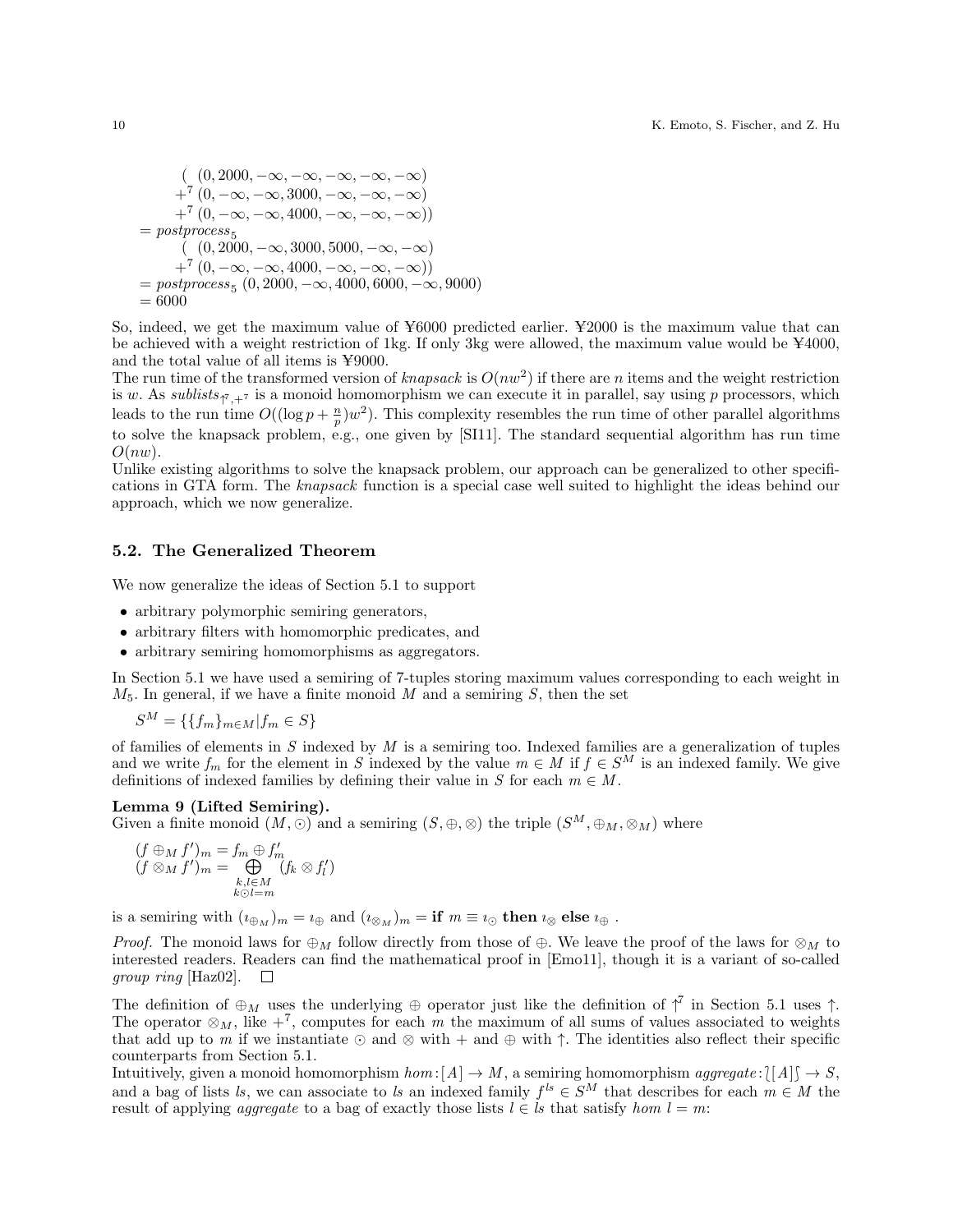$$
f_m^{ls} = aggregate (filter ((m \equiv) \circ hom) ls)
$$

Considering different instantiations for *ls*, we can observe the following identities:

$$
\begin{array}{ll} f_m^{(1)} & = \imath_\oplus \\ f_m^{(1)} & = \textbf{if } m \equiv \imath_\odot \textbf{ then } \imath_\otimes \textbf{ else } \imath_\oplus \\ f_m^{ls} \uplus l s' & = f_m^{ls} \oplus f_m^{ls'} \\ f_m^{ls \times \! +ls'} & = \bigoplus_{\substack{k,l \in M \\ k \odot l = m}} (f_k^{ls} \otimes f_l^{ls'}) \end{array}
$$

They reflect the definitions of the semiring operations for *S<sup>M</sup>* and their identities. Because of these *homomorphic equations for*  $f^{ls}$ , we can compute  $f^{ls}$  using a semiring homomorphism *aggregate<sub>M</sub>* that satisfies

$$
(aggregate_M[[x]]_m
$$
  
=  $f_m^{\{[x]\}}$   
= aggregate (filter ((m ≡) o hom) ([x]])  
= if hom [x] ≡ m then aggregate [[x]] else  $i_{\oplus}$ 

According to Lemma 6 this semiring homomorphism is unique.

**Definition 10 (Lifted Homomorphism).** Given a set A, a finite monoid  $(M, \odot)$ , a monoid homomorphism *hom* from  $([A], +)$  to  $(M, \odot)$ , a semiring  $(S, \oplus, \otimes)$ , and a semiring homomorphism *aggregate* from  $(([A]$ ,  $\uplus$ ,  $\times$ <sub>\t+</sub>) to (*S*,  $\oplus$ ,  $\otimes$ ), the function

 ${aggregate _M}: \mathcal{\{[}A]\} \rightarrow S^M$ 

is the unique semiring homomorphism from  $(|[A|], \forall, \times_{\mathbb{H}})$  to  $(S^M, \forall M, \otimes_M)$  that satisfies

 $(\text{aggregate } M)[x])_m = \textbf{if } \text{hom } [x] \equiv m \textbf{ then } \text{ aggregate } [x] \in \text{else } \iota_{\bigoplus}$ 

The function *aggregate*<sub>*M*</sub> generalizes the function  $maxvalue_5$  by using *aggregate* and  $i_{\oplus}$  instead of  $maxvalue$ and  $-\infty$ .

Once we have computed  $f^{ls}$ , we can use a function  $ok: M \to Bool$  to combine all results  $f_m^{ls}$  for  $m \in M$  with *ok m* = *True* to get the result of

$$
aggregate (filter (ok \circ hom) ls) = \bigoplus_{\substack{m \in M \\ ok m = True}} (aggregate (filter ((m \equiv) \circ hom) ls))
$$

According to this equation, we can *partition* the bag of accepted lists according to elements of *M* and *aggregate them individually* because *aggregate* is a semiring homomorphism. The postprocessor defined next combines such individual aggregations.

**Definition 11 (Postprocessor).** Given a finite set *M*, a monoid  $(S, \oplus)$ , and a function  $ok: M \rightarrow Bool$  the function  $postprocess_M$   $ok: S^M \to S$  is defined as follows:

$$
postprocess_M \; ok \; f = \bigoplus_{\substack{m \in M \\ ok \; m = True}} f_m
$$

It is clearly a generalization of *postprocess*<sub>5</sub> which computes the maximum of all values associated to weights  $\leqslant 5$ .

We can now prove the theorem which constitutes the second half of our approach. It clarifies how to embed an arbitrary filter with a homomorphic predicate into an arbitrary semiring homomorphism.

**Theorem 12 (Filter Embedding).** Given a set *A*, a finite monoid (*M , ⊙*), a monoid homomorphism *hom* from  $([A], +)$  to  $(M, \odot)$ , a semiring  $(S, \oplus, \otimes)$ , a semiring homomorphism *aggregate* from  $([A], \oplus, \times_+)$  to  $(S, \oplus, \otimes)$ , and a function *ok* : *M*  $\rightarrow$  *Bool* the following equation holds:

 $aggregate \circ filter (ok \circ hom) = postprocess_M \, ok \circ aggregate_M$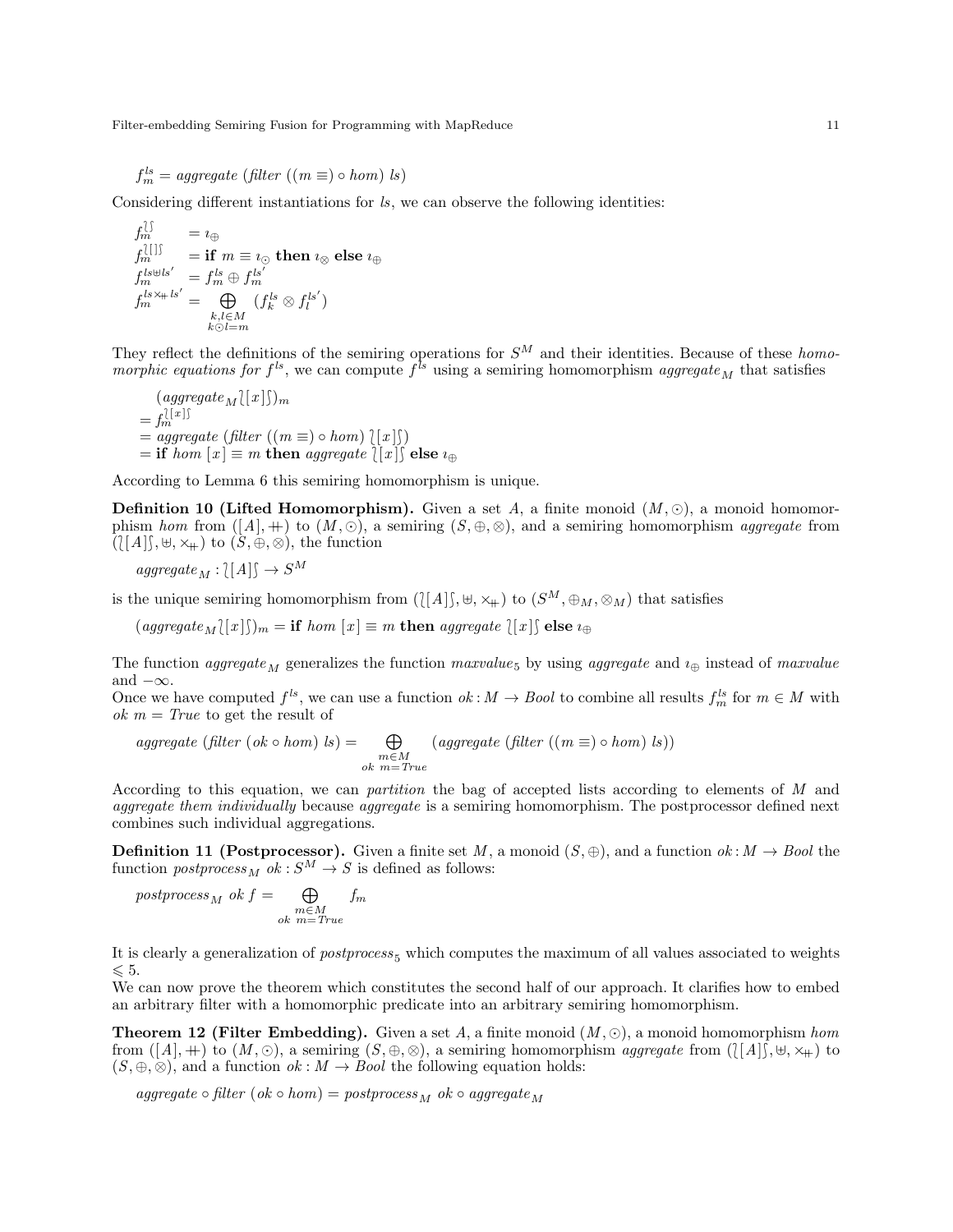*Proof.* The following calculation combines previous observations and definitions to show the claimed identity.

*aggregate* (*filter* (*ok ◦ hom*) *ls*) = *{* Partition, individual aggregation *}* ⊕ *m∈M ok m*=*True*  $(aggregate (filter ((m \equiv) \circ hom) \text{ } ls))$  $=$  { Definition of  $f^{ls}$ , and Definition 11 } *postprocess<sup>M</sup> ok f ls* = *{* Definition 10, homomorphic equations for *f ls }*  $postprocess<sub>M</sub>$  *ok* ( $aggregate<sub>M</sub>$  *ls*)

 $\Box$ 

Our main result combines the theorems from Sections 4 and 5. It allows, under certain conditions, to transform specifications in GTA form into efficient parallel algorithms.

**Main Theorem 13 (Filter-embedding Semiring Fusion).** Given a set *A*, a finite monoid (*M , ⊙*), a monoid homomorphism *hom* from  $([A], +)$  to  $(M, \odot)$ , a semiring  $(S, \oplus, \otimes)$ , a semiring homomorphism *aggregate* from  $(|[A|], \mathbf{H}, \mathbf{x}_+)$  to  $(S, \hat{\mathbf{\Theta}}, \hat{\mathbf{\Theta}})$ , a function  $ok : M \to \text{Bool}$ , and a polymorphic semiring generator *generate*, the following equation holds:

*aggregate*  $\circ$  *filter* (*ok*  $\circ$  *hom*)  $\circ$  *generate*<sub> $\uplus$ ,  $\times$ <sup> $\downarrow$ </sup> (*λx* →  $\{[x]\}$ )</sub>  $=$  *postprocess*<sub>*M*</sub> ok  $\circ$  generate<sub> $\oplus_M$ </sub>  $\otimes_M$  ( $\lambda x \rightarrow$  aggregate<sub>*M*</sub> [[x]]</sub>)

*Proof.* Combining previous Theorems.

*aggregate*  $\circ$  *filter* (*ok*  $\circ$  *hom*)  $\circ$  *generate*<sub> $\uplus, \times_{\text{H}}$  ( $\lambda x \to \text{[}x\text{]}$ ))</sub> = *{* Theorem 12 *}*  $postprocess_M \circ aggregate_M \circ generate_{\forall x, x} (\lambda x \rightarrow \{[x]\})$ = *{* Theorem 8 *}*  $postprocess_M \circ generate_{\bigoplus M, \otimes_M} (\lambda x \rightarrow aggregate_M \downharpoonright [x])$ 

Filter-embedding Semiring Fusion is not restricted to parallel algorithms. It can be used to calculate efficient programs from specifications that use arbitrary polymorphic semiring generators.

It is worth noting that it is possible to derive finite monoidal filters from predicates expressed using regular expressions or monadic second order logic [Tho90]. This fact may help readers to assess what kinds of problem fit into our setting. It is also possible to remove the finiteness requirement for monoids and define a lifted semiring of finite mappings of unbounded and unknown size. We require the finiteness only in order to be able to describe the complexity of the resulting parallel algorithms more accurately.

If the generator happens to be a monoid homomorphism from lists, like *sublists*, then associativity of list concatenation allows the resulting program to be executed in parallel by distributing the input list evenly among available processors. The complexity of a derived program using *sublists* as generator is linear in the size of the input list and quadratic in the size of the range *M* of the homomorphic predicate because the semiring multiplication of the lifted semiring  $S^M$ , which is used to combine all list elements, can be implemented by ranging over  $M \times M$ .

# **6. A More Complex Application**

In this section we describe how to use our framework to derive an efficient parallel implementation for a practical problem in statistics. We further demonstrate how to extend the derived basic program incrementally.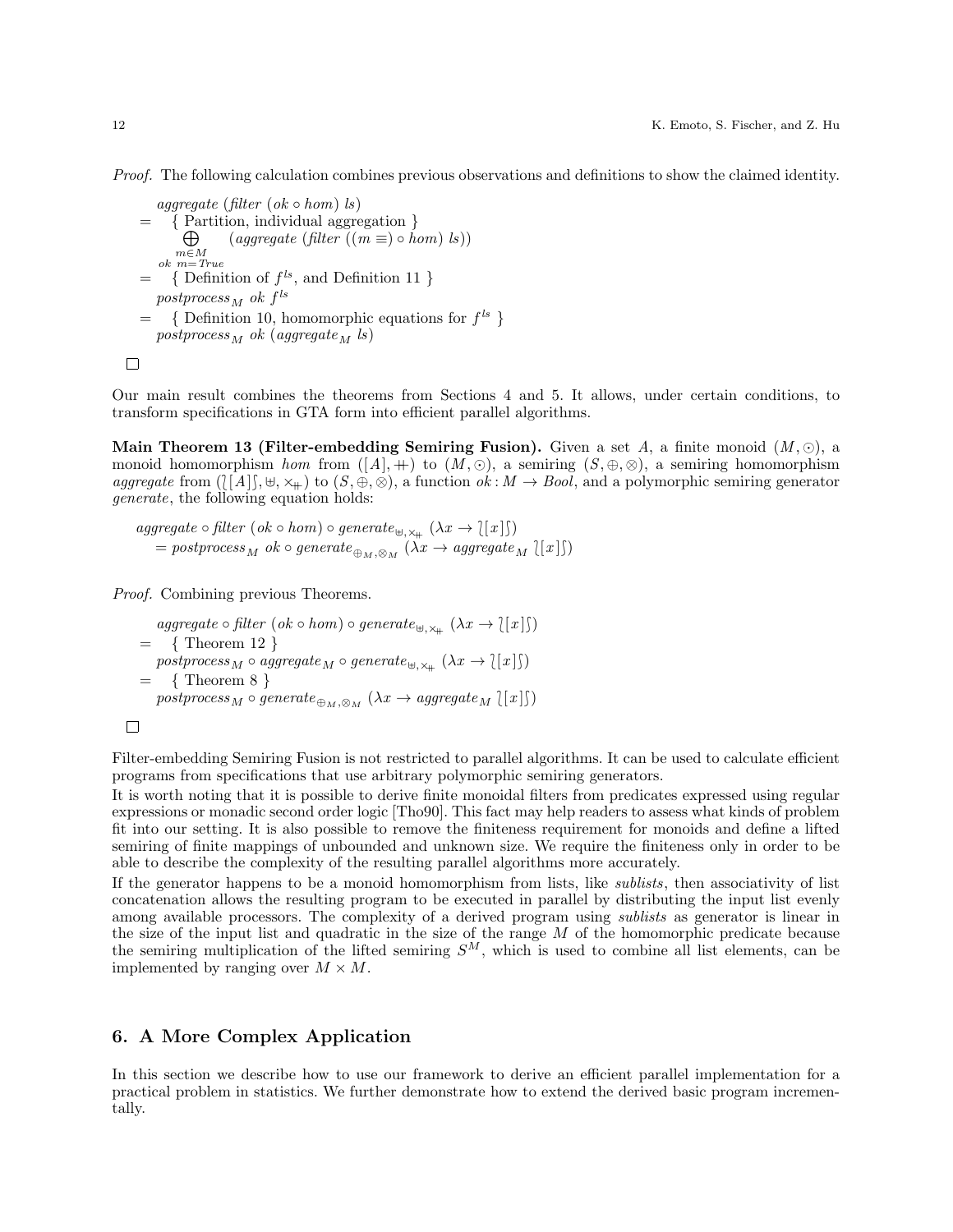#### **6.1. Finding a Most Likely Sequence of Hidden States**

We now revisit the statistics problem mentioned in Section 1 which is to find a sequence of hidden states of a probabilistic model that most likely causes a sequence of observed events. For example, for speech recognition, the acoustic signal could be the sequence of observed events, and a string of text the sequence of hidden states.

Given a sequence  $x = (x_1, \ldots, x_n)$  of observed events, a finite set *S* of states in a hidden Markov model, probabilities  $P_{yield}(x_i \mid z_j)$  of events  $x_i$  being caused by states  $z_j \in S$ , and probabilities  $P_{trans}(z_i \mid z_j)$  of states  $z_i$  appearing immediately after states  $z_j$ , the objective is to find a sequence  $z = (z_0, \ldots, z_n)$  of hidden states that is most likely to cause the sequence *x* of events such that every  $z_i$  causes  $x_i$  for  $i > 0$  and  $z_0$ is an initial state. This problem can be formalized by the following expression. Here, **argmax** returns the argument that maximizes the objective function.

$$
\underset{z \in S^{n+1}}{\operatorname{argmax}} \left( \prod_{i=1}^{n} P_{\text{yield}}(x_i \mid z_i) P_{\text{trans}}(z_i \mid z_{i-1}) \right)
$$

To derive an efficient parallel algorithm to solve this problem, we transform this expression to fit in our framework.

To eliminate the index  $i - 1$ , we let the expression range over pairs of hidden states in  $S \times S$  and introduce a predicate *trans*, of which formal definition is given later, to restrict the considered lists of state pairs. Intuitively, *trans y* is *True* if and only if the given sequence *y* of state pairs describes consecutive transitions

$$
((z_0, z_1), (z_1, z_2), \ldots, (z_{n-2}, z_{n-1}), (z_{n-1}, z_n))
$$

and *False* otherwise. Introducing the function

 $prob(x, (s,t)) = P_{yield}(x | t) P_{trans}(t | s)$ 

the expression above can be transformed into the following equivalent expression.

$$
\underset{\substack{y \in (S \times S)^n \\ \text{trans } y = True}}{\text{argmax}} \left( \prod_{i=1}^n \text{prob}(x_i, y_i) \right)
$$

In a first step, we specify only the maximum probability in GTA form. We show how to compute a state sequence corresponding to this probability by using a different aggregator later.

Representing sequences of states and events as lists, we can write the transformed specification as follows.

 $maxLikelines = maxprob \circ filter \ (trans \circ map \ (\lambda(x, (s, t)) \to (s, t))) \circ assignTrans_{\forall s, x_{\#}} \ (\lambda x \to \langle [x] \rangle)$ 

The polymorphic semiring generator *assignTrans⊕,<sup>⊗</sup>* is defined as the unique monoid homomorphism from  $([X], +)$  to the multiplicative monoid  $(T, \otimes)$  of an arbitrary semiring  $(T, \oplus, \otimes)$  that satisfies

 $assignTrans_{\oplus,\otimes} f[x] = reduce_{\oplus} [f(x, (s,t)) | s \leftarrow S, t \leftarrow S]$ 

Here, the type of function *f* is  $X \times (S \times S) \to T$ , and  $reduce_{\oplus}$  is a monoid homomorphism from  $([T], +)$ to  $(T, \oplus)$  that satisfies  $reduce_{\oplus} [x] = x$ . Intuitively,  $assignTrans_{\oplus, \times_{\oplus}} (\lambda x \rightarrow ([x])$  produces a bag of event sequences with associated state transitions where the events are in the same order as in the input list and all possible combinations of state transitions are attached.

The predicate *trans* is defined as  $not \circ (\square \equiv) \circ reduce_{\diamond}$  where  $reduce_{\diamond}$  is a monoid homomorphism from  $([S \times S], +)$  to the finite monoid  $((S \times S)_{\square}, \diamond)$  and  $(S \times S)_{\square}$  is  $(S \times S) \cup \{i_{\diamond}, \square\}$ . Here, the identity  $(i_{\diamond})$  and the zero  $(\Box)$  are forced into  $(S \times S)$  with such explicit roles, thus omitting the corresponding axioms, and

 $(s, t) \diamond (u, v) = \textbf{if } t \equiv u \textbf{ then } (s, v) \textbf{ else } \Box$ 

Intuitively, *reduce<sup>⋄</sup>* returns the boundaries of a given sequence of state transitions if they are consecutive (*ı<sup>⋄</sup>* if the sequence is empty) and  $\square$  otherwise.

The aggregator *maxprob* is the unique semiring homomorphism from  $(|[X \times (S \times S)]|, \forall, \times)$  to  $([0, 1], \uparrow, *)$ that<sup>4</sup> satisfies

 $\frac{4}{4}$  To avoid confusion, note that the range [0, 1] is the unit interval, that is, the set of all real numbers *x* such that  $0 \le x \le 1$ , not the list of the two elements. Multiplication distributes over *↑* on the unit interval.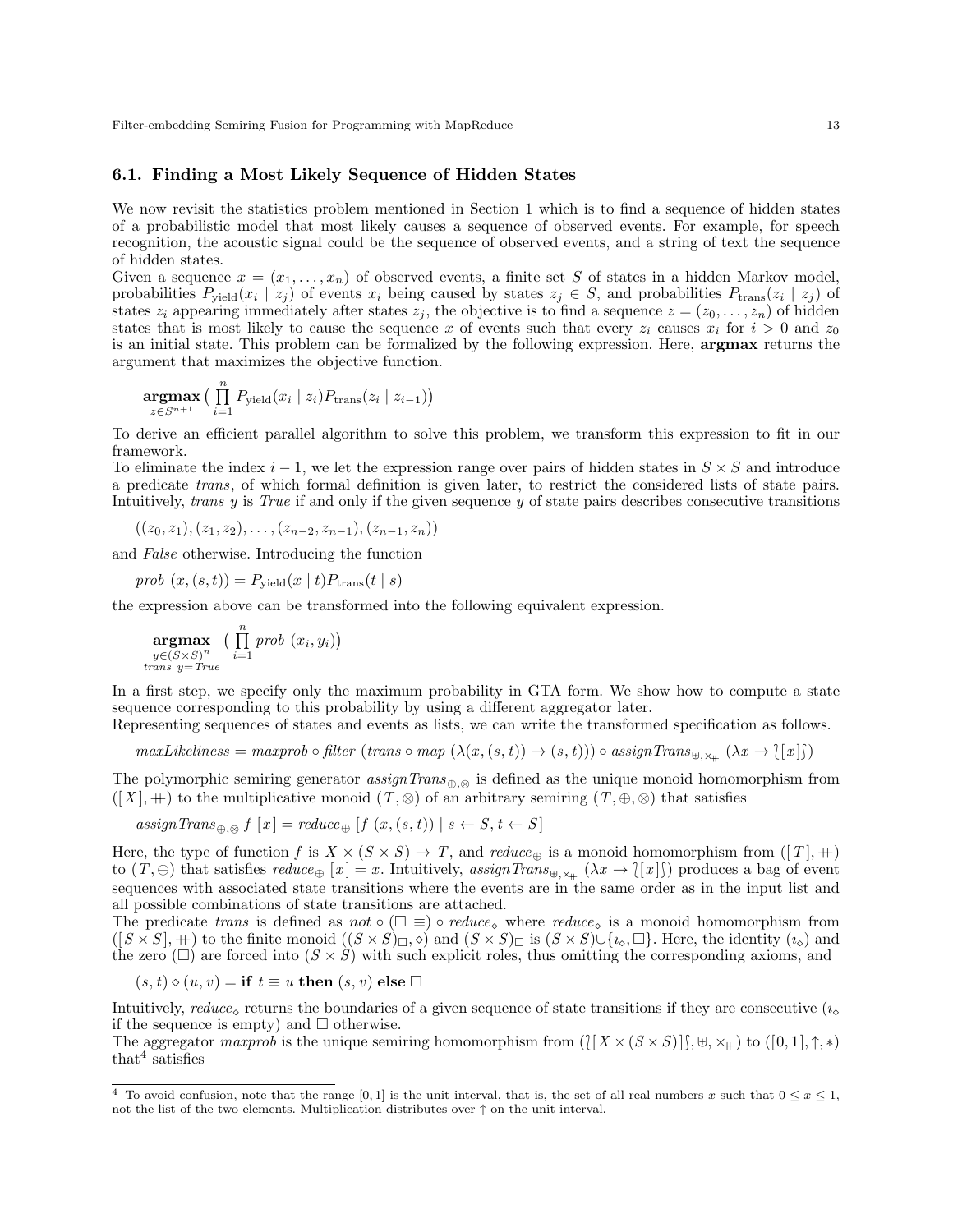$maxprob \; |[(x, (s, t))] \in prob \; (x, (s, t))$ 

Intuitively, it computes all total probabilities of state sequences causing the observed event sequence by multiplying the individual probabilities given by *prob* and then computes the maximum of all total probabilities. The range of  $reduce_{\diamond}$  has size  $|S|^2 + 2$ , and thus, applying Theorem 13 to the specification of  $maxLikelines$ yields an implementation with the total cost  $O(n|S|^4)$  if *n* denotes the length of an event sequence given as input. As *assignTrans* is a monoid homomorphism we can execute it in parallel, say using *p* processors, which leads to the run time  $O((\log p + \frac{n}{p})|S|^4)$ . For a given probabilistic model, where *S* is fixed, the result is a linear-time parallel algorithm. This is in contrast to the specification which, when executed, would generate an intermediate result of size  $|S|^{2n}$ . Interestingly, the derived program is equivalent to a program obtained by parallelizing the Viterbi algorithm [He88, HC06] using matrix multiplication over a semiring [SI11].

## **6.2. Computing Sequences of States**

We can compute both the maximum probability and the corresponding state sequences using an alternative aggregator *maxprobSeq* which can replace *maxprob* above and is characterized by

$$
maxprobSeq [[(x,(s,t))]] = (prob (x,(s,t)), [[t]])
$$

The result is an element in the semiring  $([0,1] \times [S] \mathcal{F}, \uparrow', \ast')$  where the identities of  $\uparrow'$  and  $\ast'$  are  $(0, \mathcal{F})$  and  $(1, 2\mathcal{F}, \mathcal{F})$  are  $(1, 2\mathcal{F}, \mathcal{F})$  and  $(1, 2\mathcal{F}, \mathcal{F})$  are  $(2, \mathcal{F})$  and  $(3,$  $(1, \mathcal{V}[\mathcal{V}])$ , respectively, and the semiring operations are defined as follows:

$$
(a, x) \uparrow' (b, y) =
$$
 if  $a > b$  then  $(a, x)$  else if  $a < b$  then  $(b, y)$  else  $(a, x \uplus y)$   
 $(a, x) *' (b, y) = (a * b, x \times_{\mathbb{H}} y)$ 

The bag in the second component of the result contains all most likely sequences. In practice, we may use non-deterministic choice to compute one of them, though operators with non-deterministic choice do not satisfy the semiring laws.

## **6.3. Variations of the Problem**

An interesting feature of our framework is that we can extend a basic algorithm by modifying the specification which is easier than modifying the efficient algorithm directly.

**Second-order Hidden Markov Model** For example, we can extend *maxLikeliness* to deal with a secondorder hidden Markov model [He88] where the transition probabilities are based on the past two hidden states, not only the previous state. If the probability of transitioning to *u* after the past transition  $s \to t$  is given as  $P_{trans}(u \mid s, t)$  we can modify the function *prob* as follows:

*prob2*  $(x, (s,t,u)) = P_{yield}(x | u) P_{trans}(u | s,t)$ 

Similarly, we modify the specification of *maxLikeliness*:

*maxLikeliness2* = *maxprob2 ◦*  $fitter \ (trans \circ map \ (\lambda(x, (s, t, u)) \rightarrow ((s, t), (t, u)))) \circ$  $assignTrans2_{\forall} (\lambda x \rightarrow \{[x]\})$ 

The function *maxprob2* is defined similarly as *maxprob* and uses *prob2* instead of *prob*. The polymorphic semiring generator  $assignTrans2_{ \oplus \odot}$  is characterized by the following equation:

 $assignTrans2_{\bigoplus, \otimes} f[x] = reduce_{\bigoplus} [f(x, (s, t, u)) | s \leftarrow S, t \leftarrow S, u \leftarrow S]$ 

It associates each observed event with a triple of states, not a pair.

The monoid homomorphism *reduce<sup>⋄</sup>* used in the definition of *trans* is now used as monoid homomorphism from  $([S \times S) \times (S \times S)],$  + to the finite monoid  $(((S \times S) \times (S \times S))]_{\square}$ . same as before but it now compares pairs of states for equality, not states.

By applying Theorem 13, we get a linear-time parallel implementation for *maxLikeliness2* and a given second-order hidden Markov model. The algorithm can be extended to even higher orders similarly.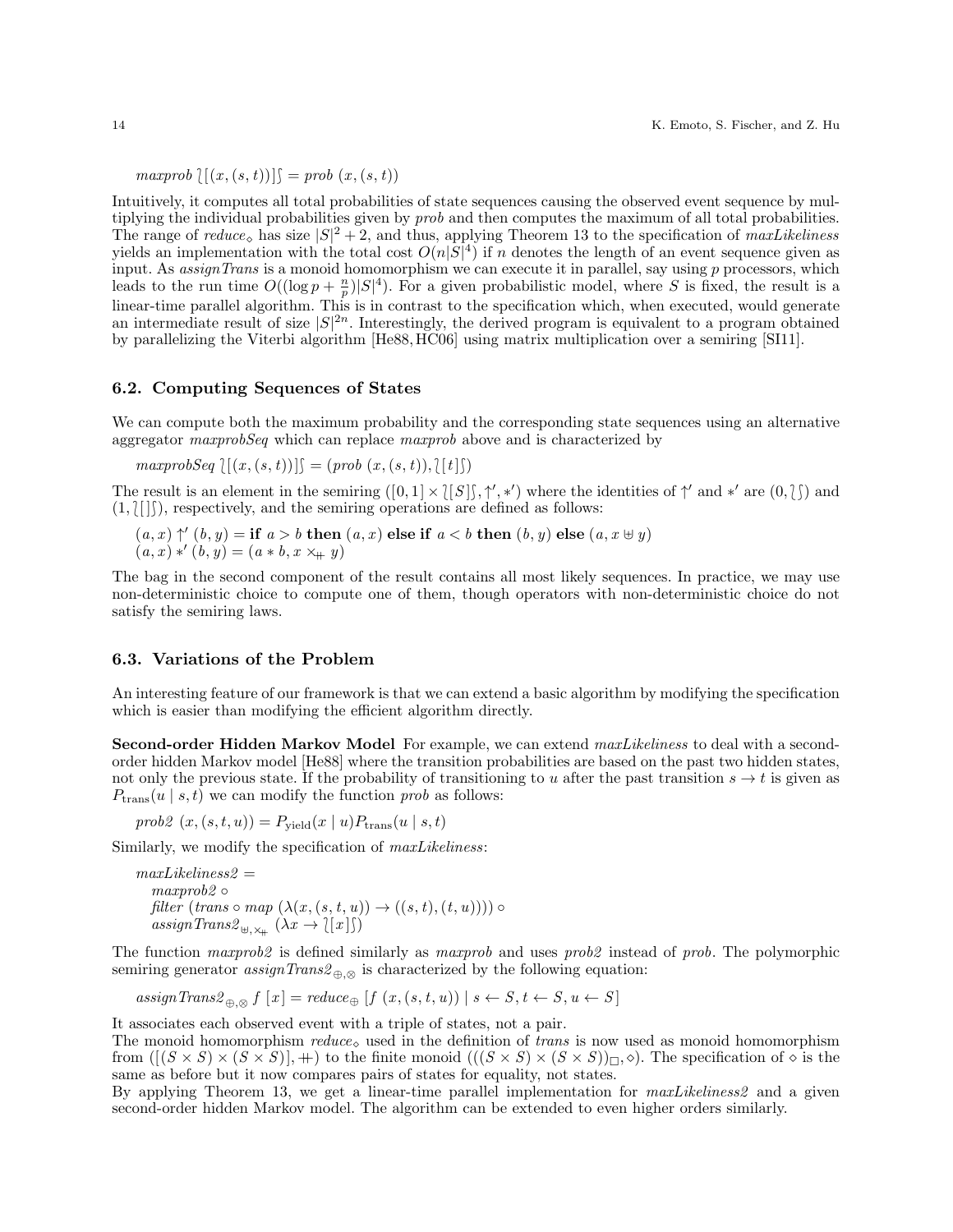**Maximum Sum of** *k* **Distinct Paths** Another extension is to maximize the sum of *k* distinct state sequences that lead to the observed events [HC06]. The specification is the same as the specification of *maxLikeliness* apart from the aggregator *maxprob<sup>k</sup>* which computes the list of *k* largest probabilities of distinct state sequences and is composed with the *sum* function to add up the probabilities.

```
maxLikelines<sub>k</sub> =sum \circ maxprob_k \circfitter \ (trans \circ map \ (\lambda(x,(s,t)) \to (s,t))) \circassignTrans_{\forall x} (\lambda x \rightarrow \{[x]\})
```
The aggregator  $\{m \in \mathbb{R}^n\}$  is characterized by the equation

 $maxprob_k \left[ (x, (s, t)) \right]$  $\left[ \right] = \left[ prob(x, (s, t)) \right]$ 

It computes a result in the semiring  $([[0,1]], \uparrow_k, *_k)$  where  $[]$  and  $[1]$  are the identities of  $\uparrow_k$  and  $*_k$ , respectively, and the semiring operations are defined as follows:

 $x \uparrow_k y = \text{take } k \text{ (sort } (x + y))$ *x* \**k y* = *take k* (*sort* [*a* \* *b* | *a* ← *x*, *b* ← *y*])

The function *take k* computes the longest prefix with at most *k* elements of a given list, *sort* sorts descendingly.

## **6.4. Incremental Refinement**

In the previous subsection we have modified some parts of a specification to obtain variations of a basic algorithm. In our approach it is also possible to extend a specification incrementally, by adding additional tests. By using Theorem 12 multiple times, it is possible to implement specifications with multiple filters, not only one.

For example, we can compute the most likely sequence of hidden states satisfying certain conditions, such as "state *s* is used exactly five times," or "state *t* does not appear anywhere after state *s*." Our framework guarantees an efficient implementation also for these restricted problems if the conditions can be defined by a homomorphic predicate.

For the first condition we use the monoid homomorphism  $count_w$  *p* into  $(M_w, +_w)$  characterized by

*count<sub>w</sub>*  $p[x] =$  **if**  $p[x]$  **then** 1 **else** 0

It computes the number of list elements that satisfy the given predicate *p*. Based on *count<sup>w</sup>* we can define the predicate *fixedTimes* which only allows sequences of states that contain a given state *s* exactly *w* times:

$$
fixedTimes \ s \ w = (w \equiv) \circ count_w \ (\lambda(x, (t, u)) \rightarrow s \equiv u)
$$

To check the second condition whether a state *t* occurs anywhere after a state *s* we can define a monoid homomorphism *after s t* into  $((Bool \times Bool)_{\square}, \star)$  that returns a pair of Booleans that indicate whether the argument list contains the states *s* and *t*, or  $\overline{\Box}$  if *t* occurs anywhere after *s*.<sup>5</sup> Here, *after* is characterized by

 $after s t [(x, (u, v))] = (s \equiv v, t \equiv v),$ 

 $\square$  is a zero of  $\star$  and  $(s_1, t_1) \star (s_2, t_2) =$  if  $s_1 \wedge t_2$  then  $\square$  else  $(s_1 \mid s_2, t_1 \mid t_2)$ . Based on *after* we can express a test which only allows sequences of states that do not contain a given state *t* after *s* as  $not \circ (\square \equiv) \circ after \ s \ t$ . Since both homomorphisms have finite ranges, we can get linear-time parallel algorithms for the restricted problems. We can even combine both predicates or add similar conditions such as "state *s* is used more than *k* times," or "state *s* is used at most *k* times" and still get an efficient parallel implementation.

# **7. Generalization to Algebraic Data Types**

In this section we show extensions of our framework that involve more general data structures. We first show that our framework presented so far can deal with a class of tree problems in which the input is a tree but

 $^5$   $(Bool \times Bool)$   $\Box$  =  $(Bool \times Bool) \cup {\Box}$  and  $\iota_{\star}$  =  $(False, False)$ .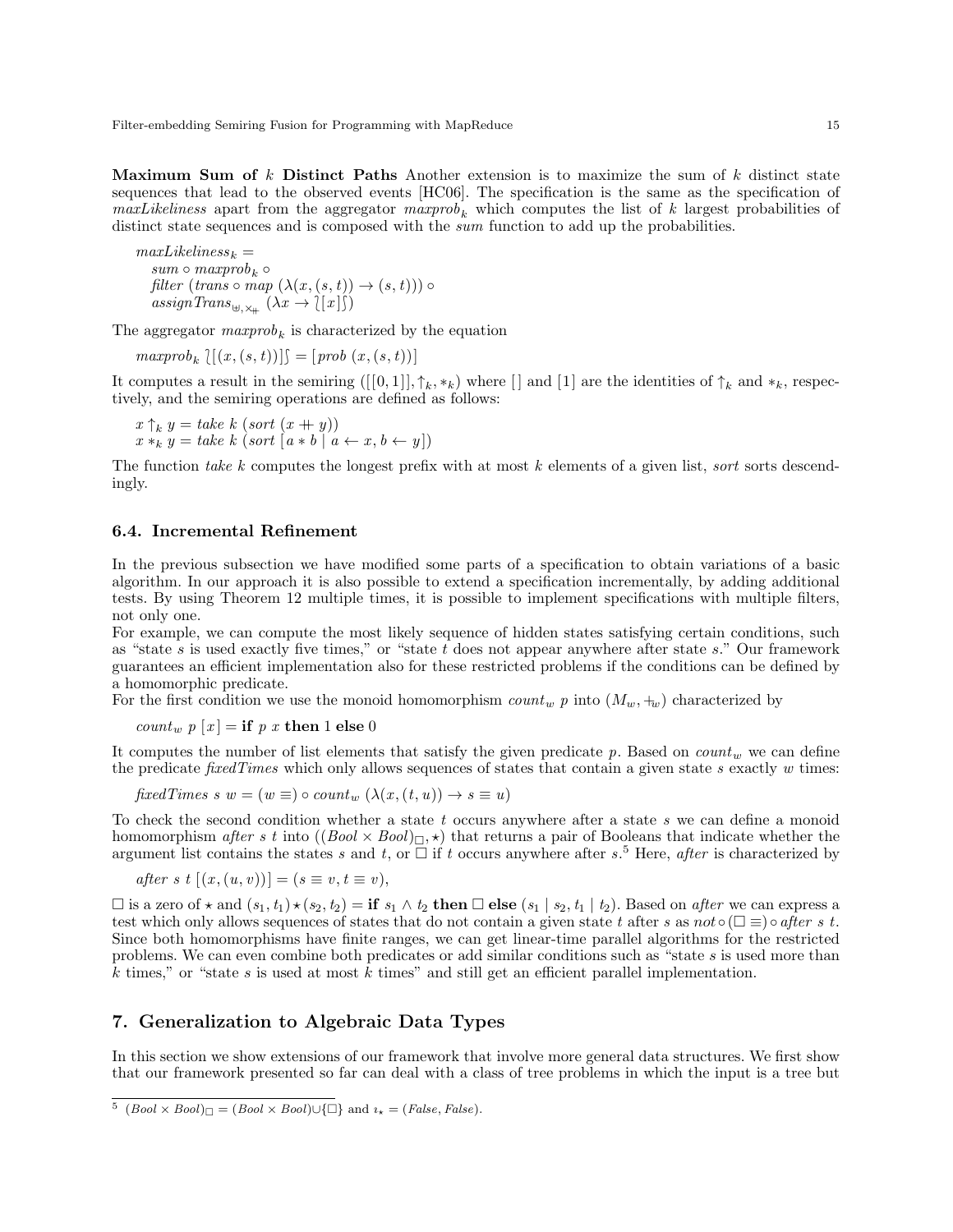**Fig. 1.** Tree with maximum path weight 3 witnessed by the paths [1*,* 2] and [1*, −*3*,* 5]

the intermediate data structure is a bag of lists. We then highlight our generalized theory for problems in which the intermediate data structure is a bag of arbitrary algebraic data types.

#### **7.1. Trees as Input Data**

The maximum path weight problem [MMHT09] is, given a binary tree, to find the maximum sum along a path from the root to a leaf. The input of this problem is not a list but a node-valued binary tree defined as follows using Haskell notation.

**data** *Tree*  $a = Tip | Bin (Tree a) a (Tree a)$ 

A specification *maxPathWeight* of the problem can be given by composing *maxsum* and *paths* to generate all paths of a given tree.

 $maxPathWeight = maxsum \circ paths$ 

The aggregator *maxsum* is the unique semiring homomorphism from  $(|Z|, \theta, \times_{\theta})$  to  $(Z_{-\infty}, \uparrow, +)$  that satisfies

 $maxsum \; |[n]| = n$ 

The generator *paths* is given as follows.

 $paths = paths_{\forall x, x_{+}} (\lambda a \rightarrow \text{[}[a]\text{])}$ *paths*<sup>⊕</sup>.⊗</sub> *f*  $Tip = i$ <sup>⊗</sup> *paths*<sup>*⊕*</sup>, $\otimes$ *f* (*Bin l n r*) = *f n*  $\otimes$  (*paths*<sub> $\oplus$ </sub>  $\otimes$  *f l*  $\oplus$  *paths*<sub> $\oplus$ </sub>  $\otimes$  *f r*)

The example tree given in Figure 1 contains the following paths:

\*[1*,* 2]*,* [1*,* 2]*,* [1*, <sup>−</sup>*3*,* 4]*,* [1*, <sup>−</sup>*3*,* 4]*,* [1*, <sup>−</sup>*3*,* 5]*,* [1*, <sup>−</sup>*3*,* 5]<sup>+</sup>

All paths are duplicated because *Tip* nodes do not have values.

Since *paths*<sub> $\oplus$ </sub> is polymorphic over semirings, we can fuse *maxvalue* and *paths* to get *maxPathWeight* =  $paths_{\uparrow,\pm}$  ( $\lambda n \to n$ ), although its type ( $\mathbb{Z} \to \mathbb{Z}_{-\infty}$ )  $\to$  *Tree*  $\mathbb{Z} \to \mathbb{Z}_{-\infty}$  does not match the type ( $A \to S$ )  $\to$  $[A] \rightarrow S$  of polymorphic semiring generators in Definition 7. However, Theorem 13 is independent of the input type  $[A]$  and can be generalized to support other types such as *Tree* Z. Additionally, *paths*<sub> $\oplus$ </sub>  $\otimes$  satisfies, for any semiring, the parallelizable conditions given in [MMHT09]. Thus, the derived program is an efficient parallel program.

#### **7.2. Algebraic Data Types in Intermediate Data**

We generalize our framework to an algebraic data type *D* with a set of functions  $\{\phi_k\}_{k=1}^n$  in which each  $\phi_k$ has type  $X_k \to D_1 \to \dots \to D_{l_k} \to D$  for  $l_k \geq 0$ . Here,  $D_i$  is D itself (the subscript is simply added to count the number of  $D$ s), and  $X_k$  is a type that does not depend on  $D$  (and might be a tuple or the unit type ()). These restrictions limit our generalization to so called *regular* data types where possible type parameters do not change in recursive occurrences.

In the rest of this section, we fix the data type *D* and the functions  $\{\phi_k\}_{k=1}^n$ .

A *D*-algebra extends to the notion of *monoid* in our previous development.

**Definition 14 (D-Algebra).** Given a set A and a set of functions  $\{c_k\}_{k=1}^n$ , the pair  $(A, \{c_k\}_{k=1}^n)$  is said to be a D-algebra if and only if for any  $k \in \{1, ..., n\}$ ,  $c_k$  has the type  $X_k \to A_1 \to ... \to A_{l_k} \to A$  where  $A_i = A$ .

Note that in general we do not assume associativity and identities of *ck*s. The notion of a monoid homomorphism is generalized as *D*-algebra homomorphism as follows.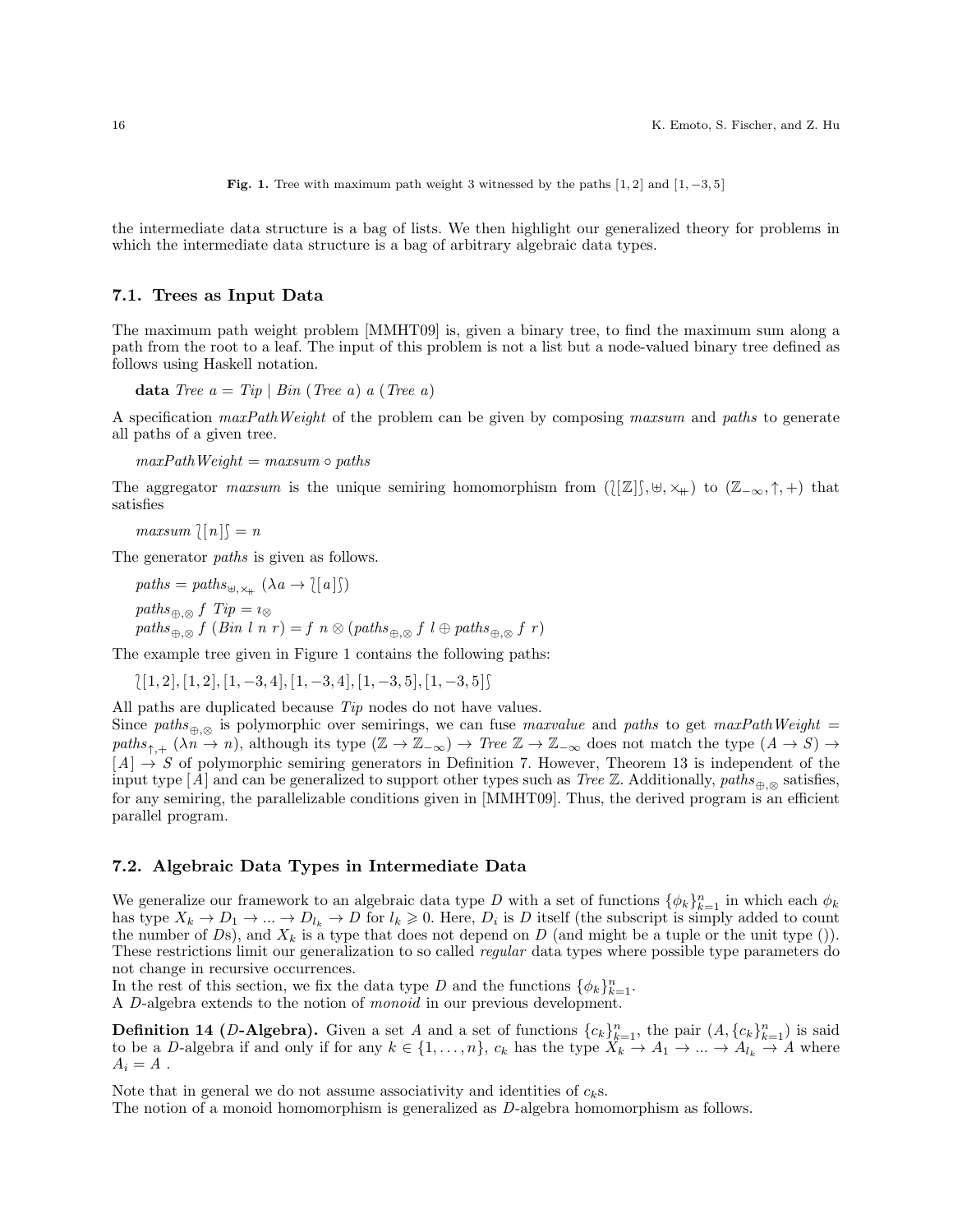**Definition 15** (*D*-Algebra Homomorphism). Given *D*-algebras  $A = (A, \{c_k\}_{k=1}^n)$  and  $B = (B, \{c'_k\}_{k=1}^n)$ , a function  $h: A \to B$  is called *D*-algebra homomorphism from *A* to *B* if and only if it satisfies the following equation for all *k*.

$$
h(c_k a d_1 \cdots d_{l_k}) = c'_k a (h d_1) \cdots (h d_{l_k})
$$

Next, we want to introduce a generalization of semirings. An important property of semirings is distributivity which we generalize to the notion of *D*-distributivity first.

**Definition 16 (D-Distributivity).** Given a D-algebra  $(A, \{c_k\}_{k=1}^n)$  and an operator  $\oplus : A \to A \to A$  the set of functions  ${c_k}_{k=1}^n$  is said to be *D*-distributive over  $\oplus$ , if it satisfies the following equation for any  $k \in \{1, \ldots, n\}$ , any  $j \in \{1, \ldots, l_k\}$ , and any  $d_i$ s and  $d'_j$  in *A*.

$$
c_k \ a \ d_1 \ \cdots \ (d_j \oplus d'_j) \ \cdots \ d_{l_k} = (c_k \ a \ d_1 \ \cdots \ d_j \ \cdots \ d_{l_k}) \oplus (c_k \ a \ d_1 \ \cdots \ d'_j \ \cdots \ d_{l_k})
$$

A zero of  ${c_k}_{k=1}^n$  is an element  $\nu$  such that for all  $k$  and  $j$ 

$$
c_k a d_1 \cdots d_{j-1} \nu d_{j+1} \cdots d_{l_k} = \nu
$$

Based on the generalized distributivity and zero, we define the following generalization of semirings.

**Definition 17 (D-Semiring).** A triple  $(A, \oplus, \{c_k\}_{k=1}^n)$  is a D-semiring, if and only if  $(A, \{c_k\}_{k=1}^n)$  is a *D*-algebra,  $(A, \oplus)$  is a commutative monoid,  $\{c_k\}_{k=1}^n$  is *D*-distributive over  $\oplus$ , and the identity  $\imath_{\oplus}$  of  $\oplus$  is a zero of  ${c_k}_{k=1}^n$ .

An important *D*-semiring is  $\mathcal{BD} = (\{D\}, \forall, \{\Phi_k\}_{k=1}^n)$  where the cross construction operators  $\Phi_k$ s are defined as follows.

$$
\Phi_k \, a \, b_1 \cdots b_{l_k} = \{ \phi_k \, a \, d_1 \cdots d_{l_k} \mid d_1 \leftarrow b_1, \ldots, d_{l_k} \leftarrow b_{l_k} \}
$$

The *D*-semiring *BD* is the free *D*-semiring in the sense that there is exactly one *D*-semiring homomorphism from *BD* into every other *D*-semiring.

**Definition 18 (***D***-Semiring Homomorphism).** Given two *D*-semirings  $A = (A, \oplus, \{c_k\}_{k=1}^n)$  and  $B =$  $(B, \oplus', \{c'_k\}_{k=1}^n)$ , a function  $h: A \to B$  is called D-semiring homomorphism from A to B if it is a D-algebra homomorphism from  $(A, \{c_k\}_{k=1}^n)$  to  $(B, \{c'_k\}_{k=1}^n)$  and a monoid homomorphism from  $(A, \oplus)$  to  $(B, \oplus')$ 

Finally, we generalize polymorphic semiring generators.

**Definition 19 (Polymorphic** *D***-Semiring Generator).** For a fixed set *X* , a function

 $\text{generate}_{\bigoplus, \{c_k\}_{k=1}^n} : X \to S$ 

that is polymorphic over an arbitrary *D*-semiring  $(S, \oplus, \{c_k\}_{k=1}^n)$  is called a *polymorphic D-semiring generator*.

Now we can give generalized versions of our theorems. The generalization of Theorem 8 is as follows.

**Theorem 20** (*D***-Semiring Fusion**). Given a *D*-semiring  $S = (S, \oplus, \{c_k\}_{k=1}^n)$ , a *D*-semiring homomorphism *aggregate* from *BD* to *S*, and a polymorphic *D*-semiring generator *generate*, the following equation holds:

 ${aggregate \circ generate_{\forall}, {\{\Phi_k\}}_{k=1}^n} = generate_{\bigoplus, {\{c_k\}}_{k=1}^n}$ 

*Proof.* Free Theorem [Wad89].  $\square$ 

Now, we proceed to the generalized filter embedding. Similar to the usual semirings, we can build a *D*semiring of families of elements of another *D*-semiring indexed by a finite *D*-algebra.

**Lemma 21 (Lifted** *D***-Semiring**). Given a *D*-algebra  $(E, \{c'_k\}_{k=1}^n)$  where *E* is a finite set and a *D*-semiring  $(S, \oplus, \{c_k\}_{k=1}^n)$ , the triple  $(S^E, \oplus^E, \{c_k^E\}_{k=1}^n)$  where

$$
(f \oplus^{E} f')_{e} = f_{e} \oplus f'_{e}
$$
  

$$
(c_{k}^{E} a d_{1} \cdots d_{l_{k}})_{e} = \bigoplus_{\substack{e_{1}, \ldots, e_{l_{k}} \in E \\ c'_{k} a e_{1} \cdots e_{l_{k}} \equiv e}} c_{k} a (d_{1})_{e_{1}} \cdots (d_{l_{k}})_{e_{l_{k}}}
$$

is a *D*-semiring with  $(i_{\oplus}E)_e = i_{\oplus}$ .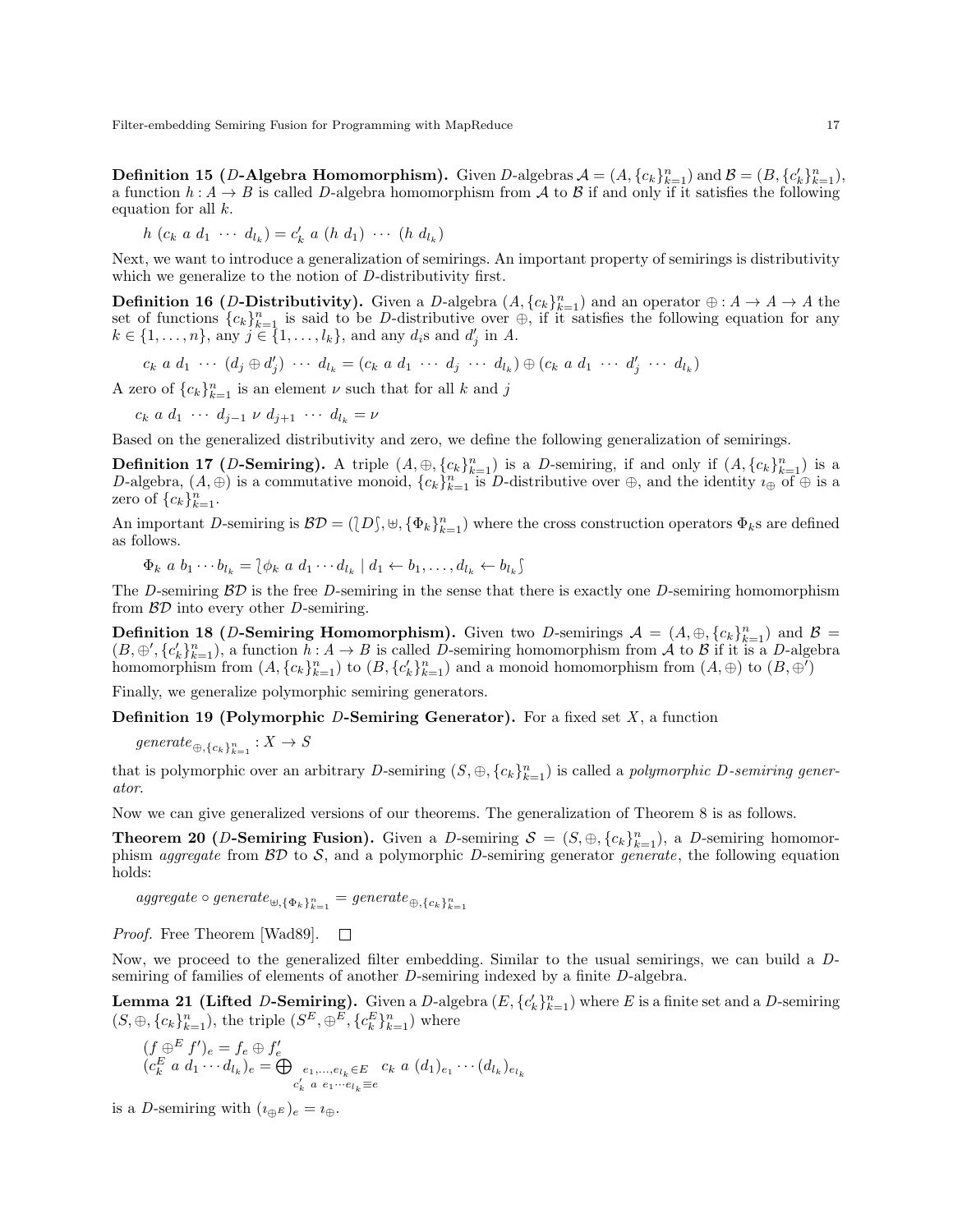*Proof.* Associativity and commutativity of  $\bigoplus$ <sup>*E*</sup> follow from those of  $\bigoplus$ . *D*-distributivity of  $\{c_k\}_{k=1}^n$  and the properties of  $\oplus$  guarantee *D*-distributivity of  ${c_k^E}_{k=1}^n$ . The zeroness of  $\iota_{\oplus}$ *E* is clear from that of  $\iota_{\oplus}$ *.* 

Based on generalized lifted semirings, we generalize the Filter Embedding Theorem 12.

**Theorem 22 (Filter Embedding on** *D***-Semiring).** Given a finite *D*-algebra  $\mathcal{E} = (E, \{c'_k\}_{k=1}^n)$ , a *D*algebra homomorphism hom from  $(D, {\{\phi_k\}}_{k=1}^n)$  to  $\mathcal{E}$ , a D-semiring  $\mathcal{S} = (S, \oplus, {\{c_k\}}_{k=1}^n)$ , a D-semiring homomorphism *aggregate* from  $\mathcal{BD}$  to *S*, and a function *ok* :  $E \rightarrow \text{Bool}$ , the following equation holds.

 $aggregate \circ test (ok \circ hom) = postprocess \, ok \circ aggregate \, E$ 

Here,  $\underset{D}{\operatorname{aggregate}}_{E}$  is the *D*-semiring homomorphism from  $\mathcal{BD}$  to the lifted *D*-semiring, and *postprocess* is the same as that in the filter embedding for the usual semirings.

*Proof.* Similar to Theorem 12.  $\Box$ 

By combining the two previous theorems we get a generalized version of our Main Theorem 13.

#### **7.3. Additional Laws for Parallelization**

The generalized version of our Main Theorem is not strictly a generalization because it does not consider additional laws necessary for parallelization. Filter-embedding *D*-semiring fusion is independent of such laws because it works for an arbitrary polymorphic generator.

However, in order for the generator to be parallelizable, usually, additional laws are required. For example, parallelization of list homomorphisms relies crucially on associativity of list concatenation. Polymorphic semiring generators that are expressed as a list homomorphism are only meaningful because the result type is a semiring and semiring multiplication is associative. Both the free semiring (used in the specification) and the lifted semiring (used in the efficient implementation) are multiplicative monoids and can, therefore, be results of list homomorphisms.

We require neither the free *D*-semiring  $B\mathcal{D}$  nor the lifted *D*-semiring to satisfy laws for parallelization because these laws depend on the used *D*-algebra. Although it may seem plausible that all laws of *D*-algebras are preserved in the construction of the free and lifted *D*-semirings via *D*-distributivity, this is not the case. In this subsection, we give examples for laws that are preserved as well as laws that are not preserved and argue intuitively what kinds of laws are preserved in general. A more formal treatment is not in the scope of this paper.

As an example for a law that is preserved by the free *D*-semiring, consider tree commutativity for the binary tree type introduced in Section 7.1:

*Bin l x r* = *Bin r x l*

For the sake of concreteness, we show for  $l = \{s, t\}$  and  $r = \{u\}$  that the free *Tree*-semiring satisfies

 $Bin_{\times}$  *l*  $x$   $r = Bin_{\times}$   $r$   $x$  *l* 

if the underlying *Tree*-algebra satisfies tree commutativity. Following the definition of *BD* specialized to *Tree*,  $Bin_{\times}$  is defined as  $Bin_{\times}$  *l*  $x$   $r = \lfloor Bin \ v \ x \ w \rfloor \ v \leftarrow l$ ,  $w \leftarrow r$ , and we have the following result.

$$
Bin_{x} l x r
$$
\n
$$
= \{ \text{Definition of } l \text{ and } r \}
$$
\n
$$
Bin_{x} \{s, t\} x \{u\}
$$
\n
$$
= \{ \text{Definition of } Bin_{x} \}
$$
\n
$$
= \{ \text{Uniform of } Bin x u, B \}
$$
\n
$$
= \{ \text{Underlying tree commutativity } \}
$$
\n
$$
= \{ \text{Definition of } Bin_{x} \}
$$
\n
$$
Bin_{x} \{u\} x \{s, t\}
$$
\n
$$
= \{ \text{Definition of } lin_{x} \}
$$
\n
$$
Bin_{x} r x l
$$

Tree commutativity of the free *Tree*-semiring essentially follows from tree commutativity of the underlying structure and distributivity of *Bin<sup>×</sup>* over bag union.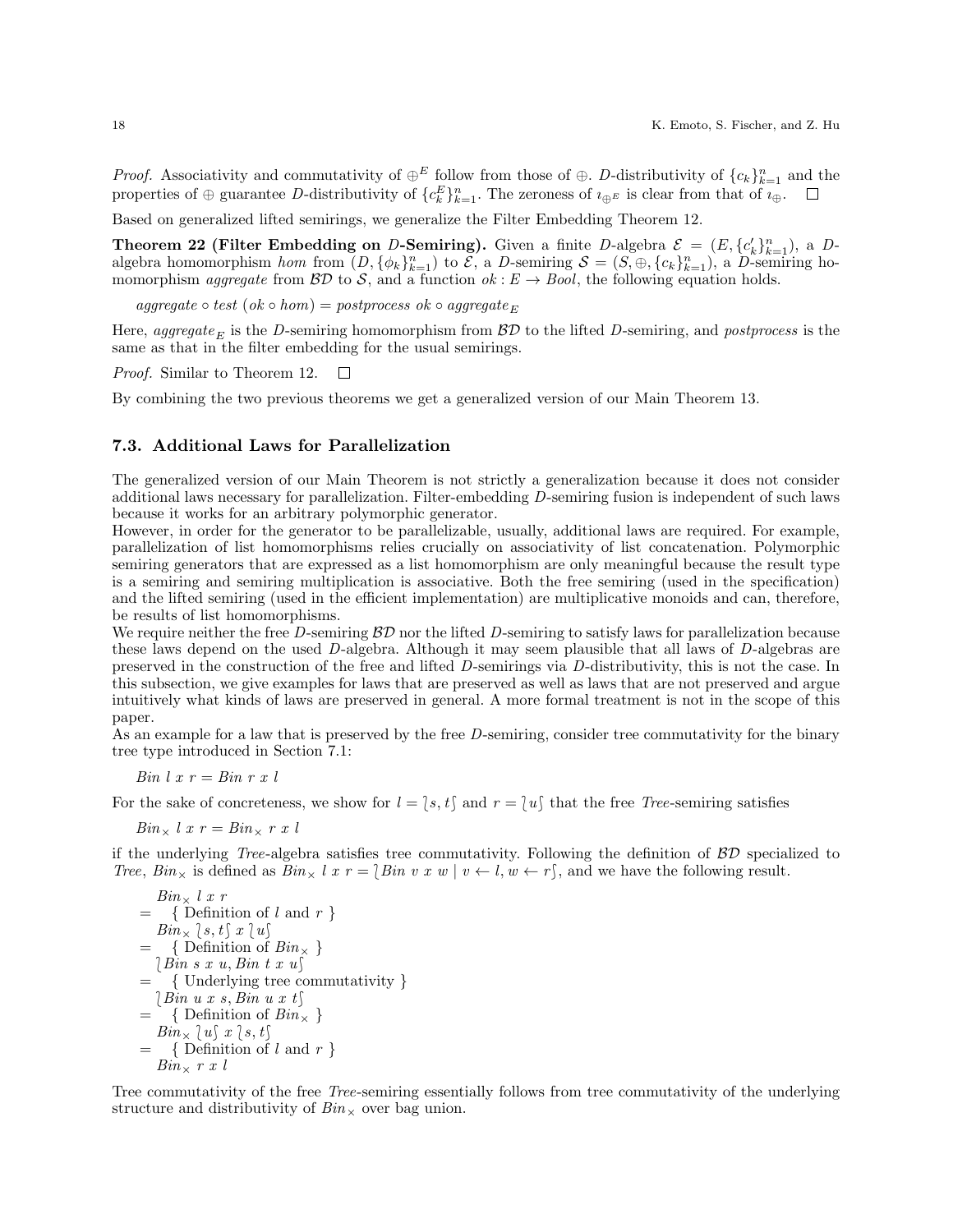We can check similarly that the lifted *Tree*-semiring preserves tree commutativity of the underlying *Tree*algebras. As an example, consider the lifted *Tree*-semiring of families of elements in the free *Tree*-semiring indexed by *Bool*. We can define the *Tree*-algebra (*Bool, {cBin, cTip}*), that checks whether the sum of all node labels is odd, as follows.

$$
\begin{array}{c} c_{Bin} \ l \ x \ r = (odd \ x) \equiv (l \equiv r) \\ c_{Tip} \qquad = False \end{array}
$$

Apparently, *cBin* satisfies tree commutativity and, as we have seen before, the free *Tree*-semiring preserves tree commutativity of an underlying *Tree*-algebra. As an example for tree commutativity in the lifted *Tree*semiring, we show

$$
Bin_{\times}^{Bool} \ l \ x \ r = Bin_{\times}^{Bool} \ r \ x \ l
$$

for  $x = 1$ ,  $l = (a, b)$ , and  $r = (c, d)$ . Similar to Section 5.1 we represent indexed families as tuples. The first component is the element indexed by *False* and contains bags of trees with an even sum of node labels. The second component is the element indexed by *True* and contains bags of trees with an odd sum of node labels.

$$
Bin_{\times}^{Bool} l x r
$$
  
= { Definition of x, l, and r }  

$$
Bin_{\times}^{Bool} (a, b) 1 (c, d)
$$
  
= { Definition of Bin <sub>$\times$</sub>  1 d, Bin <sub>$\times$</sub>  a 1 d  $\oplus$  Bin <sub>$\times$</sub>  b 1 c)  
= { Underlying tree commutativity }  
= { Bin <sub>$\times$</sub>  c 1 a  $\oplus$  Bin <sub>$\times$</sub>  d 1 b, Bin <sub>$\times$</sub>  d 1 a  $\oplus$  Bin <sub>$\times$</sub>  c 1 b)  
= { Definition of Bin <sub>$\times$</sub>  1 d, b, Bin <sub>$\times$</sub>  d 1 a  $\oplus$  Bin <sub>$\times$</sub>  c 1 b)  
= { Definition of Bin <sub>$\times$</sub>  1 d, b)  
= { Definition of x, l, and r }  
= { Definition of x, l, and r }  
Bin <sub>$\times$</sub>  1 d

The two given examples suggest that arbitrary laws of an underlying *D*-algebra are preserved by the free and lifted *D*-semirings.

However, certain laws are not preserved. For example, even if the underlying *D*-algebra has an idempotent multiplication (satisfying  $x \otimes x = x$ ), multiplication  $\times_{\otimes}$  in the free *D*-semiring is not idempotent:

$$
\begin{array}{l} \mathcal{X},y\mathcal{Y}\times_{\otimes}\mathcal{X},y\mathcal{Y} \\ =\mathcal{X}\otimes x,x\otimes y,y\otimes x,y\otimes y\mathcal{Y} \\ =\mathcal{X},x\otimes y,y\otimes x,y\mathcal{Y} \end{array}
$$

The result is different from  $\langle x, y \rangle$  because it contains four elements, not two. The problem in this example is the duplication of the variable *x* on the left side of the idempotence law which leads to different numbers of bag elements on both sides of the law.

In general, so called *linear* laws where each variable occurs exactly once (like associativity or commutativity laws) are preserved by the free and lifted *D*-semirings but laws where variables are duplicated or missing on one side (like idempotence or inverse laws) are not preserved.

Fortunately, laws that are employed for parallelization usually do not duplicate (or drop) elements in order to not cause additional (or missing) work.

*Ternary trees* [Mat07] provide an example of trees supporting parallelism. They come with so called *tree associativity* laws that are used for load balancing. The tree associativity laws are linear and, therefore, generators expressed as ternary-tree homomorphisms can be used together with our generalized GTA framework.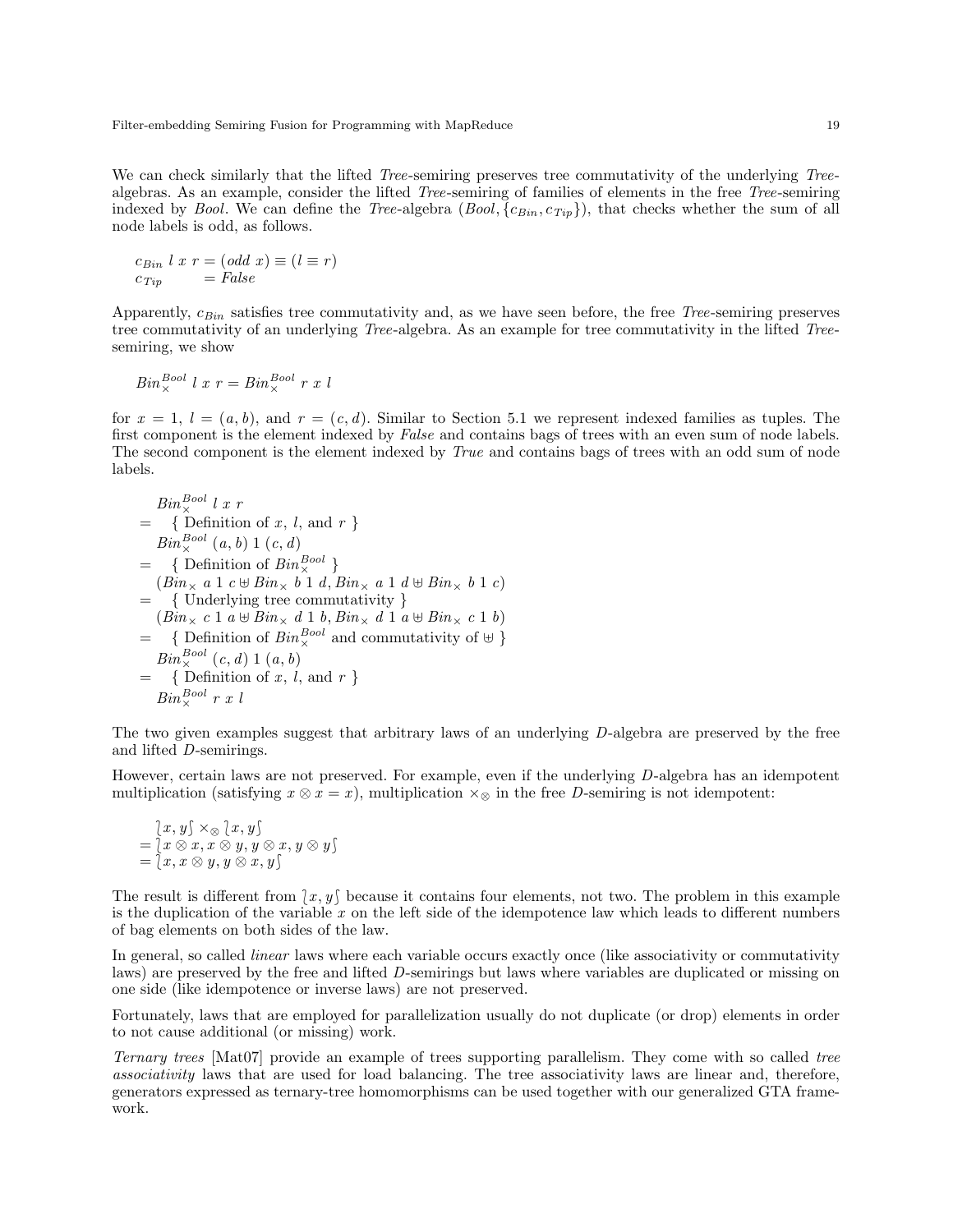# **8. Related Work**

#### **8.1. Homomorphism-based Parallelization**

The research on parallelization via derivation of list homomorphisms has gained great interest since [Ski92, Col95, GDH96]. The main approaches include the third homomorphism theorem based method [Gor96,  $MMM+07$ , the function composition based method [FG94, HTC98, CKHT00], and the matrix multiplication based method [SI11]. Our work is a continued effort in this direction, giving a new approach based on semiring homomorphisms, which is in sharp contrast to the existing work based on monoid homomorphisms. By introducing bags of lists as well as semirings and the GTA form, our method eases defining effectively-parallelizable specifications for practical problems. This is illustrated with the knapsack problem, the discussed statistical problems, and querying problems, because the GTA form with bag of lists is a natural specification pattern for these combinatorial problems. Basically, specifications of these problems are too complex to be handled by the aforementioned approaches, which cannot derive efficient parallel programs for problems like the knapsack problem and the statistical problems we discuss. Users of previous approaches are required to make parallelizable sequential specifications, but such specifications for these problems are almost equivalent to the efficient programs our proposed method derives. Thus, the previous approaches cannot directly help users to solve problems such as those given in this paper. However, previous approaches are still useful to build a parallelizable GTA specification which requires its components (generators and predicates) to be parallel programs. We can use the techniques to get parallel versions from their sequential specifications, which eases development of GTA specifications.

There has been a lot of work about using MapReduce to parallelize various kinds of problems [LD10]. Some formal work has been devoted to the study of a computation model of MapReduce (compared to the PRAM model of computation) [KSV10] and a functional model of MapReduce [Läm08]. However, little work has been done on systematic construction of MapReduce programs. We tackle this problem via semiring homomorphisms.

# **8.2. Shortcut Deforestation (Fusion) and Free Theorems**

Our shortcut fusion theorem for semiring fusion is much related to the known shortcut deforestation [GLPJ93, TM95] which is based on a free theorem [Wad89] and is practically useful for optimization of sequential programs. Different from the traditional shortcut deforestation focusing on the data constructors of the intermediate data structure that are passed from one function to another, our shortcut fusion focuses on the semiring operations in the intermediate data structure. It is this semiring structure that allows for flexible rearrangement of computation for efficient parallel execution.

## **8.3. Semiring-based Computation**

Kohlas and Wilson [KW08] studied semiring-induced valuation algebras and succeeded in giving uniform formalization of many problems in various fields. However, their algorithm requires a cost exponential to the size of the largest constraint, so that it cannot deal with global conditions such as "the number of items with weight less than ten is at most three" in the knapsack problem. Our filter-embedding would be useful to add global constraints to the framework.

Goodman [Goo99] extended the CYK parsing algorithm by substituting various semirings for the Boolean semiring, so that one can reuse the algorithm for various computations such as counting the number of parsings, computing the probability of generating the given string, and finding the best *k*-parsing. We can reuse his semirings in our GTA form for computing similar variations.

Bistarelli et al. [BMR97, BMR01, BMRS10] proposed a framework for semiring-based constraint logic programming, which extends the logic programming with semiring-based soft constraints, and studied its semantics and decidability. One problem of their framework is that, given a complex problem, one needs to design a system of recursive equations at once. Our method can decompose the development into design of the main simple algorithm and design of filters, which is much easier than the direct development. Larrosa et al. [LORC10] proposed a similar extension to propositional logic programming.

Abdali and Saunders [Abd93,AS85] proposed an efficient parallel algorithm for the *elimination operation* in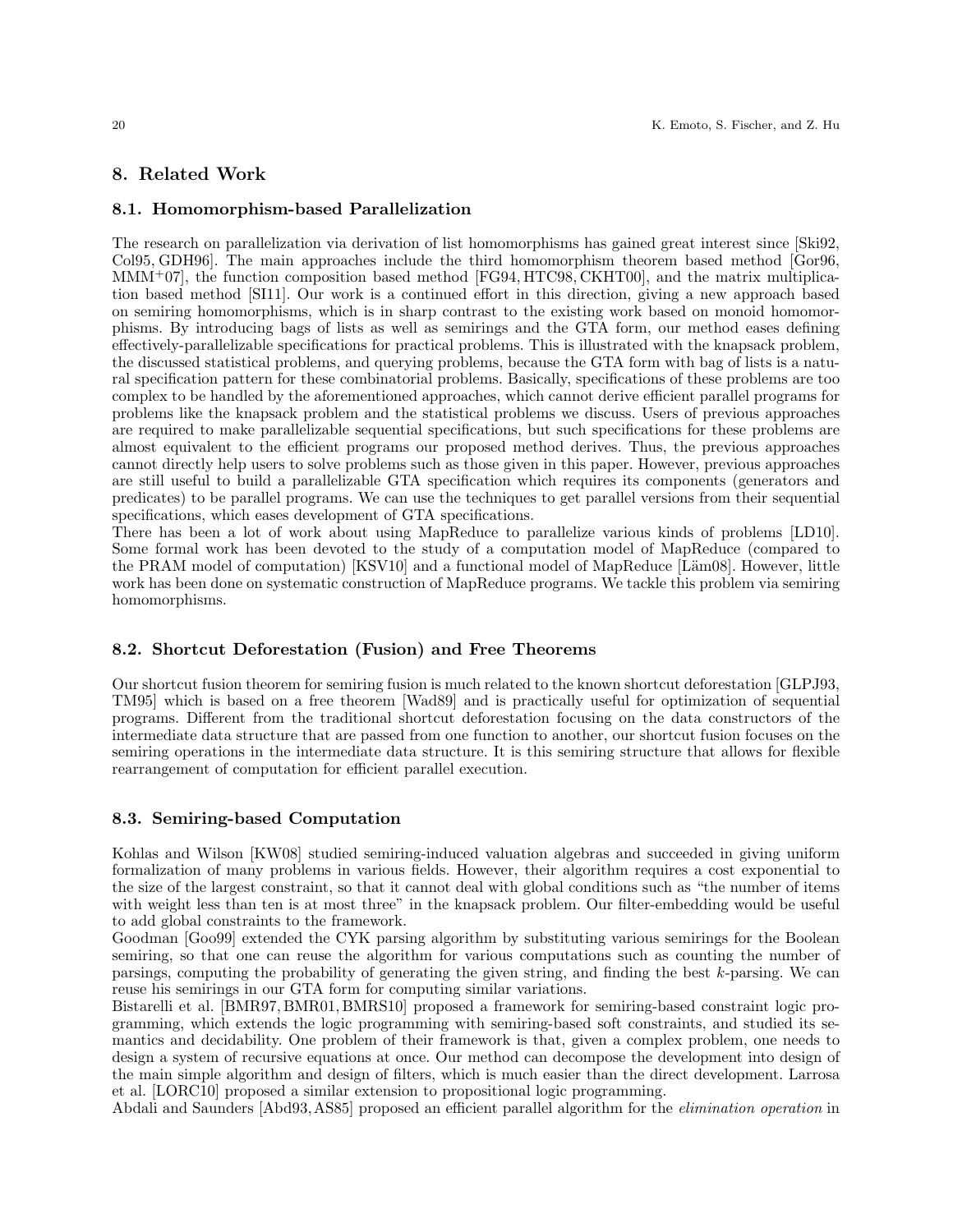the matrix algebra on a \*-semiring. The operation can be used to compose parallel algorithms for solving systems of linear equations and computing transitive closures. Although these are not directly related to our applications, they are useful for many problems in computer science and operations research. The key point of their algorithm is that the *∗* operator can be used to define an inverse of *⊗*. It would be interesting future work to import such inverse operations into our framework to derive more efficient programs.

## **9. Conclusion**

We propose a calculation-based framework for the systematic development of efficient MapReduce programs in the form of GTA algorithms. The core of the framework consists of two calculation theorems for semiring fusion and filter embedding. Semiring fusion connects a specification in GTA form and an efficient implementation by a free theorem, while filter embedding transforms the composition of a semiring homomorphism and a test into another semiring homomorphism which enables incremental development of parallel algorithms. Our approach allows to develop efficient parallel algorithms by combining simpler homomorphisms (for generation, testing, and aggregation) into more complex ones, which is easier than defining the efficient parallel algorithms directly. In contrast to existing approaches, our theorems allow to modify an efficient algorithm by adding homomorphic filters in the "naive world" which is easier than modifying it in the "efficient world". Our new framework is not only theoretically interesting, but also practically significant in solving nontrivial problems.

For example, we have shown how to derive an efficient parallel implementation of a known statistics problem and found that it is equivalent to an existing algorithm for the same problem. This result shows that our approach generalizes existing techniques and provides a common framework to express them. Our approach is expected to be applicable to typical "big-data" problems, like finding patterns in historical financial data, and plan to investigate such applications as future work.

Here, we give some general remarks on designing generators, aggregators and predicates to build GTA specifications. We summarize different design possibilities without formal treatment of how they work.

Standard functions like *segs* for generating all segments (ranges), *intis* for all initial-segments (prefixes), and *tails* for all tail-segments (suffixes) are polymorphic semiring generators [Gor96, Gor97, Bir87, BdM96]. We can use these generators to develop GTA specifications, e.g., for query problems of ranges and financial data analysis [ACK01,Zan92]. Although it is, in general, difficult to give direct definitions of desired polymorphic semiring generators, there is a principled approach. We can design a custom generator by defining filters that discard unnecessary items from a bag of items produced by a standard generator. It is worth noting that some dynamic-programming algorithms are polymorphic over semirings [Goo99]. Therefore, we may reuse them as generators in GTA specifications, in which we can utilize previous results [Gor96,MMM<sup>+</sup>07,FG94, HTC98, CKHT00, SI11] to parallelize them.

Various semirings [Goo99] can be used as aggregators of GTA specifications. To count the number of items passing through the tests, we can use an aggregator *count* that is the semiring homomorphism to the semiring  $(\mathbb{Z}, +, *)$  with *count*  $\{[a]\} = 1$ . To solve combinatorial optimization problems such as the knapsack problem, we often want to take the minimum or maximum of sums of items. In this case, we can use the semiring  $(\mathbb{Z}_{\infty}, \downarrow, +)$  or  $(\mathbb{Z}_{-\infty}, \uparrow, +)$  as seen in Section 4. Similarly, to solve statistical optimization problems such as the one in Section 6.1, we can use the similar semiring  $([0,1], \uparrow, *)$ . For these semirings, we can build extended semirings to compute solutions as well as the optimal values, as seen in Sections 6.2 and 6.3. In addition, we can generalize these semirings for various orderings: given a total order  $\preceq$  on a given set *S* and a monotonic, associative addition  $\oplus$  such that  $a \preceq b \Rightarrow (a \oplus c) \preceq (b \oplus c) \wedge (c \oplus a) \preceq (c \oplus b)$ , we can construct the semiring  $(S, \downarrow, \oplus)$  in which  $a \downarrow \downarrow b = \textbf{if } a \preceq b \textbf{ then } a \textbf{ else } b$ .

The most difficult task for programmers specifying GTA algorithms is the design of predicates for filtering, since basic generators and aggregators can be reused for many problems. To guarantee the efficiency of programs derived by our calculation theorems, a user has to design a predicate based on a finite monoid, and readers might worry about how onerous this requirement is. One approach to satisfying the requirement is designing a homomorphism to an infinite monoid first and then limiting its range, as we did in Section 5.1. As another approach to designing a predicate to a finite monoid, we can use the fact that a finite monoid can be derived from a finite automaton. Thus, programmers can use a regular expression or monadic second order logic expression [HJJ<sup>+</sup>95, Tho90] instead of defining a predicate directly. For example, an additional condition "we cannot choose items K and J at the same time" to the knapsack problem can be specified by a regular expression (*. ∗* K*. ∗* J*. ∗ |. ∗* J*. ∗* K*.∗*) composed with the negation function *not*. Since a derived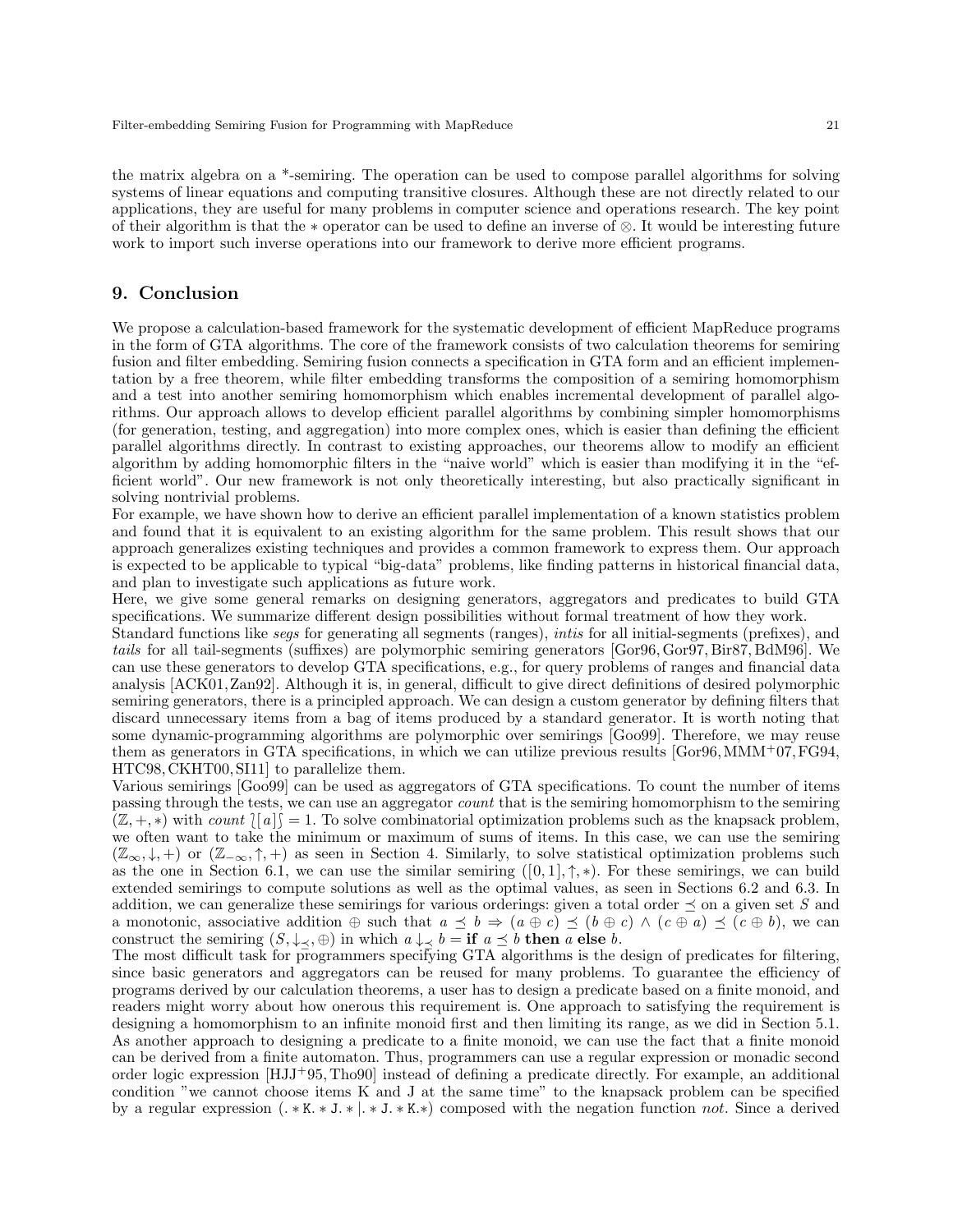monoid may have redundant elements, it is desirable to develop an optimization mechanism to reduce such redundancy, which is part of our future work.

Moreover, we plan to implement the developed programming theory as a domain specific language or a library, for example upon Hadoop [Whi09], so that typical MapReduce problems can be tackled using our GTA approach. Our theorems can be easily mechanized because of their simple calculational form.

# **Acknowledgments**

This work was partially supported by Japan Society for the Promotion of Science, Grant-in-Aid for Young Scientists (B) 24700025 and Grant-in-Aid for Research Activity Start-up 22800007.

[Abd93] S. Kamal Abdali. Parallel computations in \*-semirings. In Klaus Fischer, Philippe Loustaunau, Jay Shapiro,

## **References**

|                              | Edward Green, and David Farkas, editors, Computational Algebra, volume 151 of Lecture Notes in Pure and<br><i>Applied Mathematics</i> , pages 1–13. CRC Press, 1993.                                                                     |
|------------------------------|------------------------------------------------------------------------------------------------------------------------------------------------------------------------------------------------------------------------------------------|
| [ACK01]                      | Saswat Anand, Wei-Ngan Chin, and Siau-Cheng Khoo. Charting patterns on price history. In Proceedings of the<br>sixth ACM SIGPLAN international conference on Functional programming, ICFP '01, pages 134–145. ACM, 2001.                 |
| [ASS5]                       | S. Kamal Abdali and B. David Saunders. Transitive closure and related semiring properties via eliminants. Theo-<br>retical Computer Science, 40:257-274, 1985.                                                                           |
| [BdM96]                      | Richard Bird and Oege de Moor. Algebra of Programming. Prentice Hall, 1996.                                                                                                                                                              |
| $\left[\text{Bir87}\right]$  | R. Bird. An introduction to the theory of lists. In M. Broy, editor, Logic of Programming and Calculi of Discrete<br><i>Design</i> , pages $5-42$ . Springer-Verlag, 1987.                                                               |
| $\vert$ Bir $98\rvert$       | Richard Bird. <i>Introduction to Functional Programming using Haskell</i> . Prentice Hall, 1998.                                                                                                                                         |
| [BMR97]                      | Stefano Bistarelli, Ugo Montanari, and Francesca Rossi. Semiring-based constraint satisfaction and optimization.<br><i>Journal of ACM</i> , 44:201-236, 1997.                                                                            |
| [BMR01]                      | Stefano Bistarelli, Ugo Montanari, and Francesca Rossi. Semiring-based constraint logic programming: syntax and<br>semantics. ACM Transactions on Programming Languages and Systems, 23:1–29, 2001.                                      |
| [BMRS10]                     | Stefano Bistarelli, Ugo Montanari, Francesca Rossi, and Francesco Santini. Unicast and multicast QoS routing<br>with soft-constraint logic programming. ACM Transactions on Computational Logic, 12:5:1–5:48, 2010.                      |
| [But 10]                     | Peter Butkovič. Max-linear Systems: Theory and Algorithms. Springer-Verlag, 2010.                                                                                                                                                        |
| $\left[{\rm Car}79\right]$   | Bernard Carre. Graphs and Networks. Clarendon Press, 1979.                                                                                                                                                                               |
| [CKHT00]                     | Wei-Ngan Chin, Siau-Cheng Khoo, Zhenjiang Hu, and Masato Takeichi. Deriving parallel codes via invariants. In                                                                                                                            |
|                              | Static Analysis, 7th International Symposium, SAS 2000, volume 1824 of LNCS, pages 75–94. Springer, 2000.                                                                                                                                |
| [Co195]                      | Murray Cole. Parallel programming with list homomorphisms. <i>Parallel Processing Letters</i> , 5(2):191–203, 1995.                                                                                                                      |
| $\left[ \text{Con71}\right]$ | John Horton Conway. Regular Algebra and Finite Machines. Chapman & Hall, 1971.                                                                                                                                                           |
| [DG08]                       | Jeffrey Dean and Sanjay Ghemawat. Mapreduce: simplified data processing on large clusters. Communications of<br>the ACM, $51:107-113$ , 2008.                                                                                            |
| [Emo11]                      | Kento Emoto. An algebraic approach to efficient parallel algorithms for nested reductions. Technical Report                                                                                                                              |
|                              | METR2011-01, Department of Mathematical Informatics, Graduate School of Information Science and Technology,                                                                                                                              |
|                              | University of Tokyo, 2011.                                                                                                                                                                                                               |
| [FG94]                       | Allan L. Fisher and Anwar M. Ghuloum. Parallelizing complex scans and reductions. In <i>Proceedings of the ACM</i><br>SIGPLAN 1994 conference on Programming language design and implementation (PLDI '94), pages 135–146.<br>ACM, 1994. |
| [GDH96]                      | Z.N. Grant-Duff and P. Harrison. Parallelism via homomorphism. Parallel Processing Letters, 6(2):279–295, 1996.                                                                                                                          |
| [GKT07]                      | Todd J. Green, Grigoris Karvounarakis, and Val Tannen. Provenance semirings. In <i>Proceedings of the twenty-sixth</i><br>ACM SIGMOD-SIGACT-SIGART symposium on Principles of database systems, PODS '07, pages 31–40, New               |
|                              | York, NY, USA, 2007. ACM.                                                                                                                                                                                                                |
| [GLPJ93]                     | Andrew Gill, John Launchbury, and Simon L. Peyton Jones. A short cut to deforestation. In Conference on<br>Functional Programming Languages and Computer Architecture, pages 223–232, 1993.                                              |
| [GMV84]                      | Michel Gondran, Michel Minoux, and Steven Vajda. <i>Graphs and algorithms</i> . John Wiley & Sons, Inc., 1984.                                                                                                                           |
| [Goo99]                      | Joshua Goodman. Semiring parsing. Computational Linguistics, 25:573–605, 1999.                                                                                                                                                           |
| [Gor96]                      | Sergei Gorlatch. Systematic efficient parallelization of scan and other list homomorphisms. In Euro-Par '96 Parallel<br><i>Processing</i> , volume 1124 of <i>LNCS</i> , pages 401–408. Springer, 1996.                                  |
| [Gor97]                      | Sergei Gorlatch. Optimizing compositions of scans and reductions in parallel program derivation. Technical Report<br>MPI-9711, Universität Passau, 1997.                                                                                 |
| [Haz02]                      | Michiel Hazewinkel, editor. <i>Encyclopaedia of Mathematics</i> . Springer-Verlag, 2002.                                                                                                                                                 |
| [HC06]                       | Tan-Jan Ho and Bor-Sen Chen. Novel extended viterbi-based multiple-model algorithms for state estimation of<br>discrete-time systems with markov jump parameters. IEEE Transactions on Signal Processing, 54(2):393-404,                 |
|                              | 2006.                                                                                                                                                                                                                                    |
| [He88]                       | Yang He. Extended viterbi algorithm for second order hidden markov process. In 9th International Conference on<br><i>Pattern Recognition</i> , pages 718–720 vol.2. IEEE Press, 1988.                                                    |
|                              |                                                                                                                                                                                                                                          |